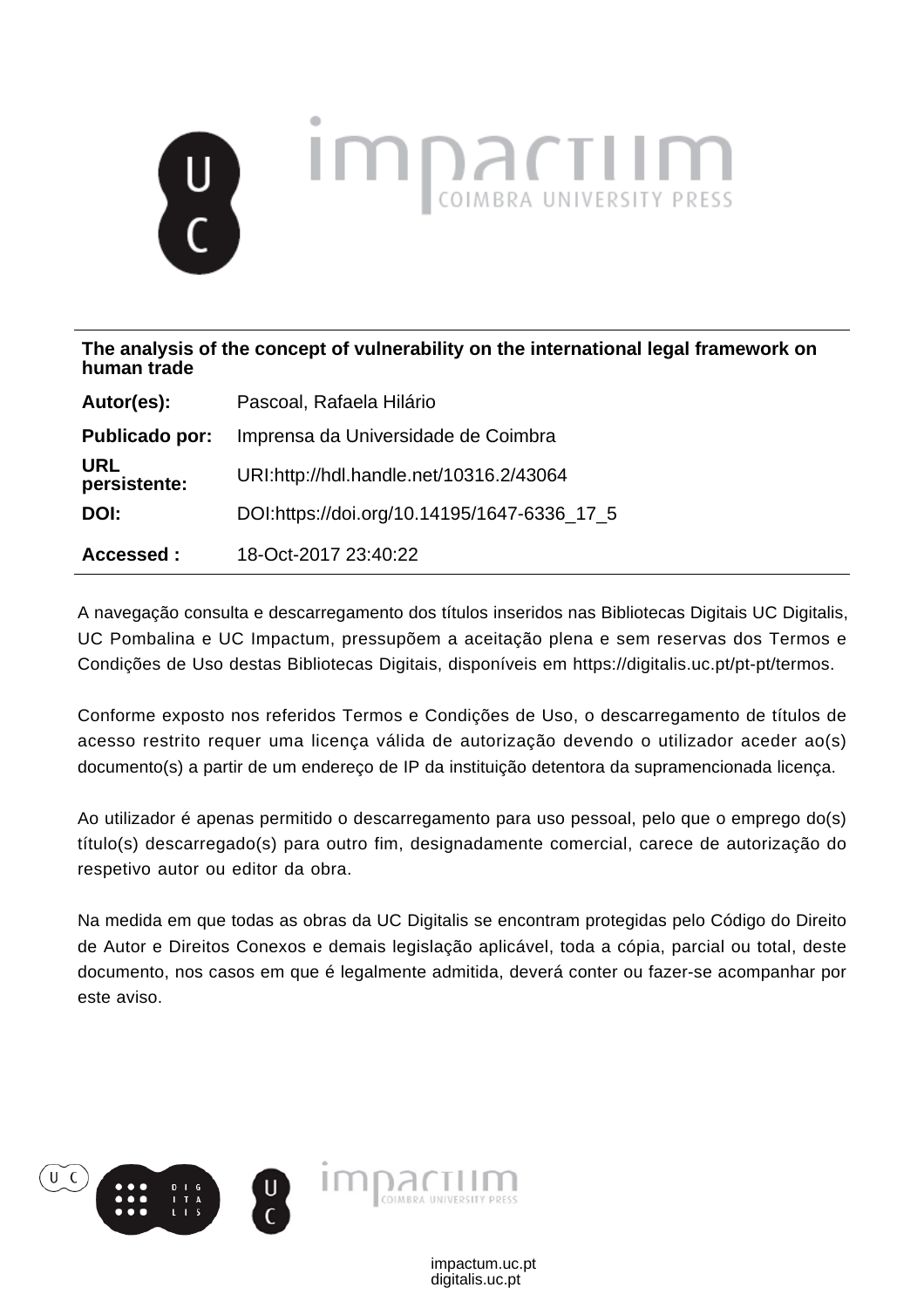



## jul-dez 2017

## UNIÃO EUROPEIA E O COMBATE AO TRÁFICO DE SERES HUMANOS

*THE EUROPEAN UNION AND COMBATING TRAFFICKING IN HUMAN BEINGS*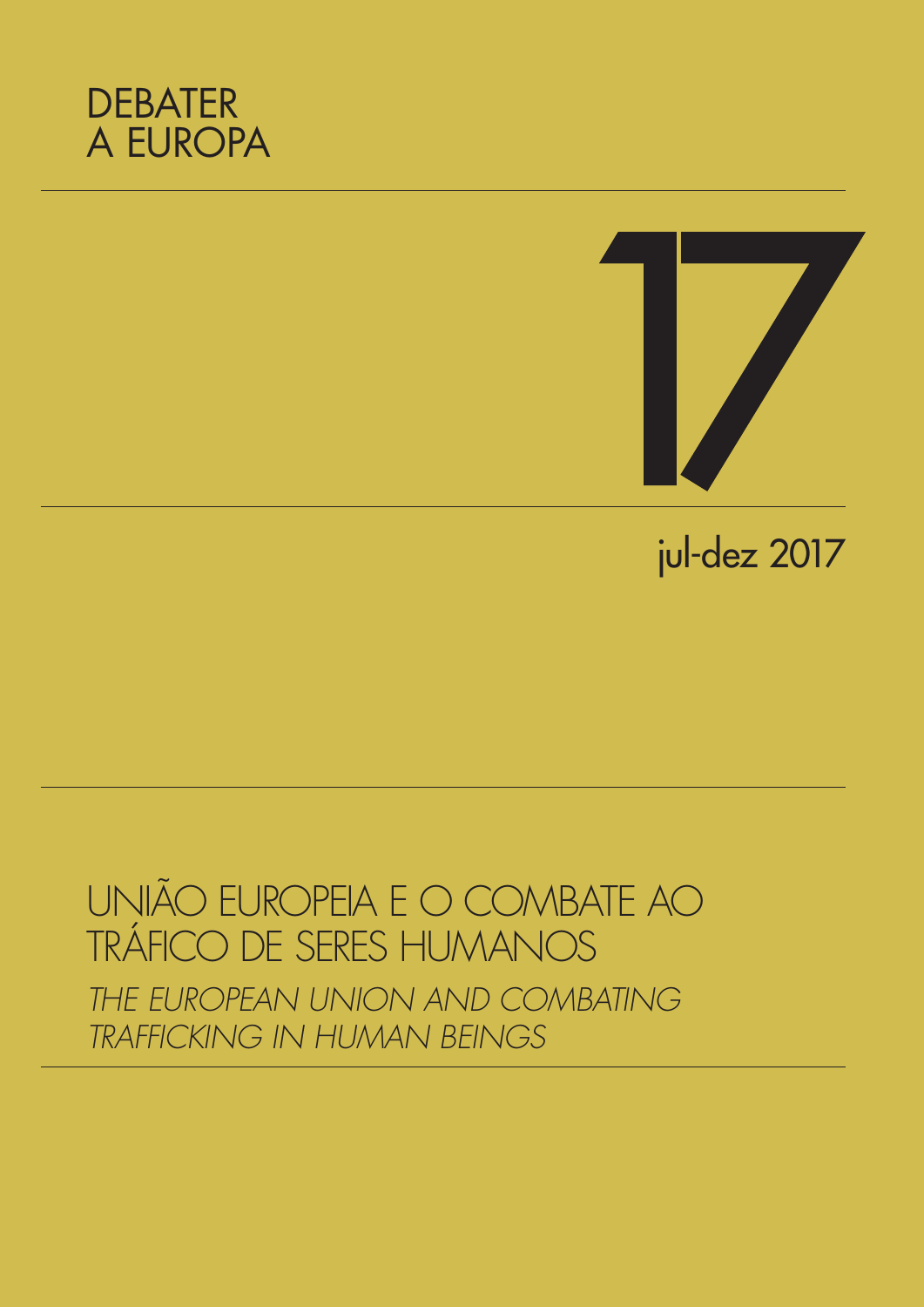*DEBATER A EUROPA*  Periódico do CIEDA e do CEIS20 , em parceria com GPE e a RCE. N.17 jul/set 2017 – Semestral ISSN 1647-6336 Disponível em: http://www.europe-direct-aveiro.aeva.eu/debatereuropa/ https://doi.org/10.14195/1647-6336\_17\_5

### *The analysis of the concept of vulnerability on the International legal framework on Human Trade*

Rafaela Hilário Pascoal, PhD student Università di Palermo E-mail: rafaelahilariopascoal@gmail.com

#### **Abstract**

The establishment of the Trafficking<sup>1</sup> and the Smuggling Protocol<sup>2</sup> has brought to the surface the importance of the concept of vulnerability. However, the Protocols have not given a precise definition to the concept of vulnerability, in order to perceive a practical application on legal grounds. In 2005, the Council of Europe tries to delimit the definition's gap of such concept, through the Convention of Warsaw<sup>3</sup>, giving a more exact definition of the concept. The present article intends to analyse the evolution and the application of this concept on the international legal framework on Human trafficking and Smuggling of migrants.

**Keywords**: Vulnerbaility; Human Trafficking; Human Smuggling; International Legal Framework; Protection.

#### **Evolution of the concept of Vulnerability on the International Legal Framework on Human Trafficking**

During the last Century the International Legal Framework on Trafficking has rapidly emerged, passing from a major focus on sexual exploitation of white women<sup>4</sup> to a wider concept that includes other exploitative typologies, with a more inclusive concept of vulnerability. Hence, the International agreements and Protocols in Human Trafficking have passed from a perspective focused only in a particular vulnerable category, limited by

<sup>1</sup> Protocol to Prevent, Suppress and Punish Trafficking in Persons, Especially Women and Children Adopted and opened for signature, ratification and accession by General Assembly resolution 55/25 of 15th November 2000, entered in force on 25th December 2003.

<sup>2</sup> The Protocol Against The Smuggling of Migrants by Land, Sea and Air was adopted and opened for signature, ratification and accession by General Assembly resolution 55/25 of 15th November 2000entered into force on 28 January 2004.

<sup>3</sup>The Council of Europe Convention on Action against Trafficking in Human Beings was adopted by the Committee of Ministers of the Council of Europe on 3 May 2005, entered in force on 1st February 2008.

<sup>4</sup> The International Agreement for the suppression of the White Slave Traffic, concluded in Paris on 18th May 1904 and came into force on 18 July 1905. The Treaty was ratified by 26 States and later renegotiated and concluded on 4th May 1910, coming into force on 5th July 1920 and being ratified by 41 states.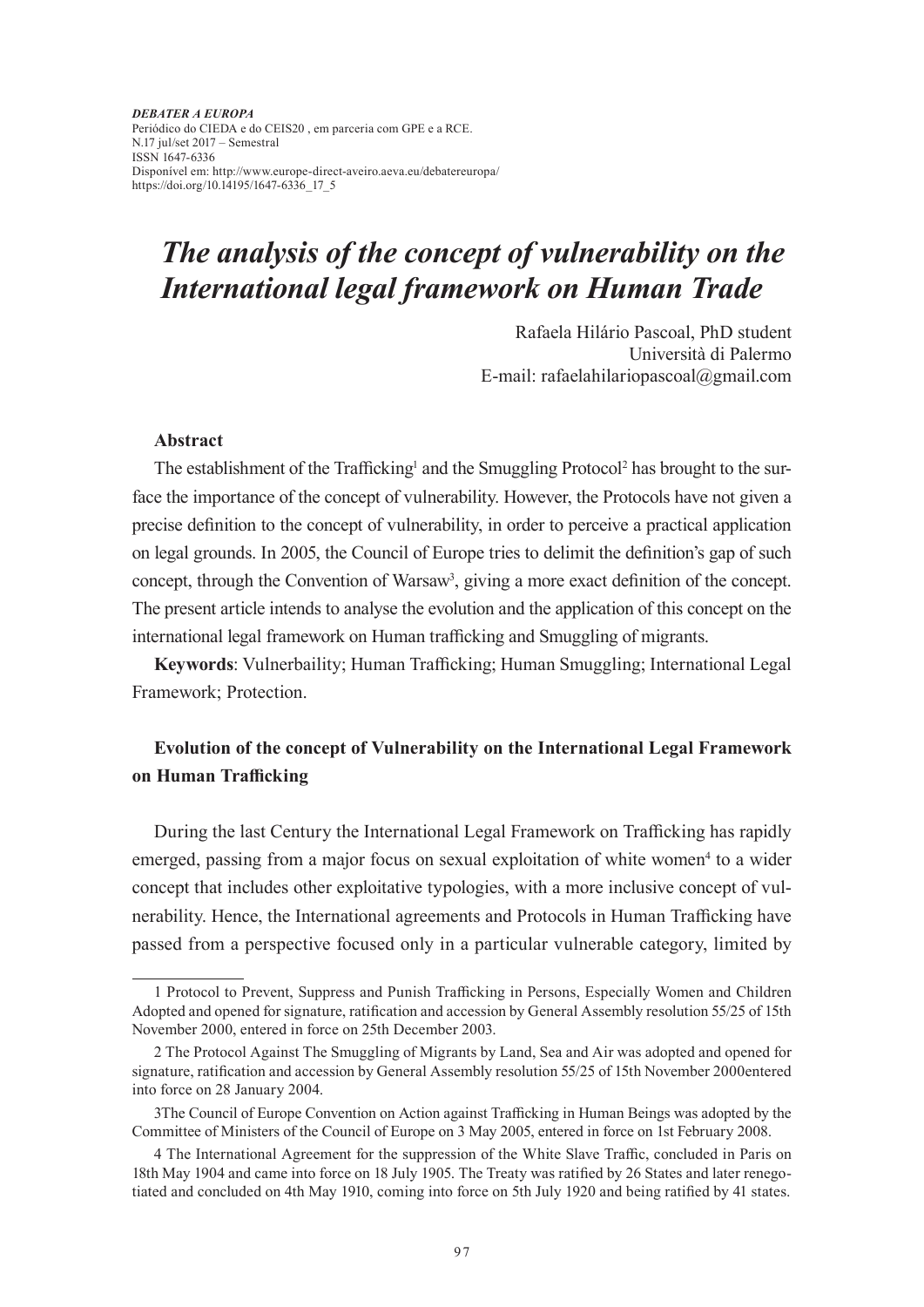the feminine gender, into an individual concept of vulnerability applied to every single individual that shares the so-considered vulnerable features.

Despite that the term "Abuse of authority" has previously appeared in the international conventions, such as the 1910's White Slavery Convention, the concept of Vulnerability has been only introduced at an International level through the European Parliament's Resolution A4-0326/95 on Trafficking in Human Beings in 1995<sup>5</sup>. The document inserts the concept not only regarding to a potential vulnerable group, mainly sharing a gender or age, but also at a more individual level. Furthermore, the introduction of such concept is not only restricted to a potential vulnerable group as in previous International Legal Instruments on Human Trafficking, but also introduced as one of the "means", one of the three elements (Act, Means and Purpose) that constitute the phenomenon of trafficking. The concept, on this way is considered as a "mean", which the trafficker uses to obtain the victim's consent, by the "abuse of a person's vulnerable situation". Moreover, the Resolution also admits the urge to draw legislation, in order to reduce the victims' vulnerability and access to protection services. In fact, it is understandable that the Resolution not only understands the victim's vulnerability during the recruitment's act and exploitation, but also after the exploitation period, since it recommends to the European Union member States to avoid deportation, which probably exposes the victim to further exploitation.

Nevertheless, the concept of vulnerability was only taken at a wider International level by the United Nations, with the establishment of the Human Trafficking<sup>6</sup> and the Migrant Smuggling Protocols, after the United Nations Convention Against Organized Crime, in 2000. The consideration of the individual vulnerability emerges during the Travaux *Preparatoires* of the Trafficking Protocol that, in spite of the fact that most member States admitted that the phenomenon was more prevalent on women and children, they showed preference to target all individuals, rather than only focusing on these two groups.

The concept of abuse of a position of vulnerability has been considered as an important part of the international legal definition of THB (UNODC, 2013), despite of its ambiguity and unlimited characteristic. Therefore, a precise definition of "APOV" was later given on other International Agreements in THB<sup>7</sup> and the Protocol's Legislative Guide as "any situation in which the person involved has no real and acceptable alternative, but to submit to the abuse itself." Nevertheless, despite a clearer definition on "abuse of position of

<sup>5</sup> Official Journal C 032 , 05/02/1996 P. 0088

<sup>6</sup> Art 3, "Trafficking in persons" shall mean the recruitment, transportation, transfer, harbouring or receipt of persons, by means of the threat or use of force or other forms of coercion, of abduction, of fraud, of deception, of the abuse of power or of a position of vulnerability or of the giving or receiving of payments or benefits to achieve the consent of a person having control over another person, for the purpose of exploitation. Exploitation shall include, at a minimum, the exploitation of the prostitution of others or other forms of sexual exploitation, forced labour or services, slavery or practices similar to slavery, servitude or the removal of organs".

<sup>7</sup> Referring to the European Convention on Human Trafficking 2005 and the European Directive 2011/36/EU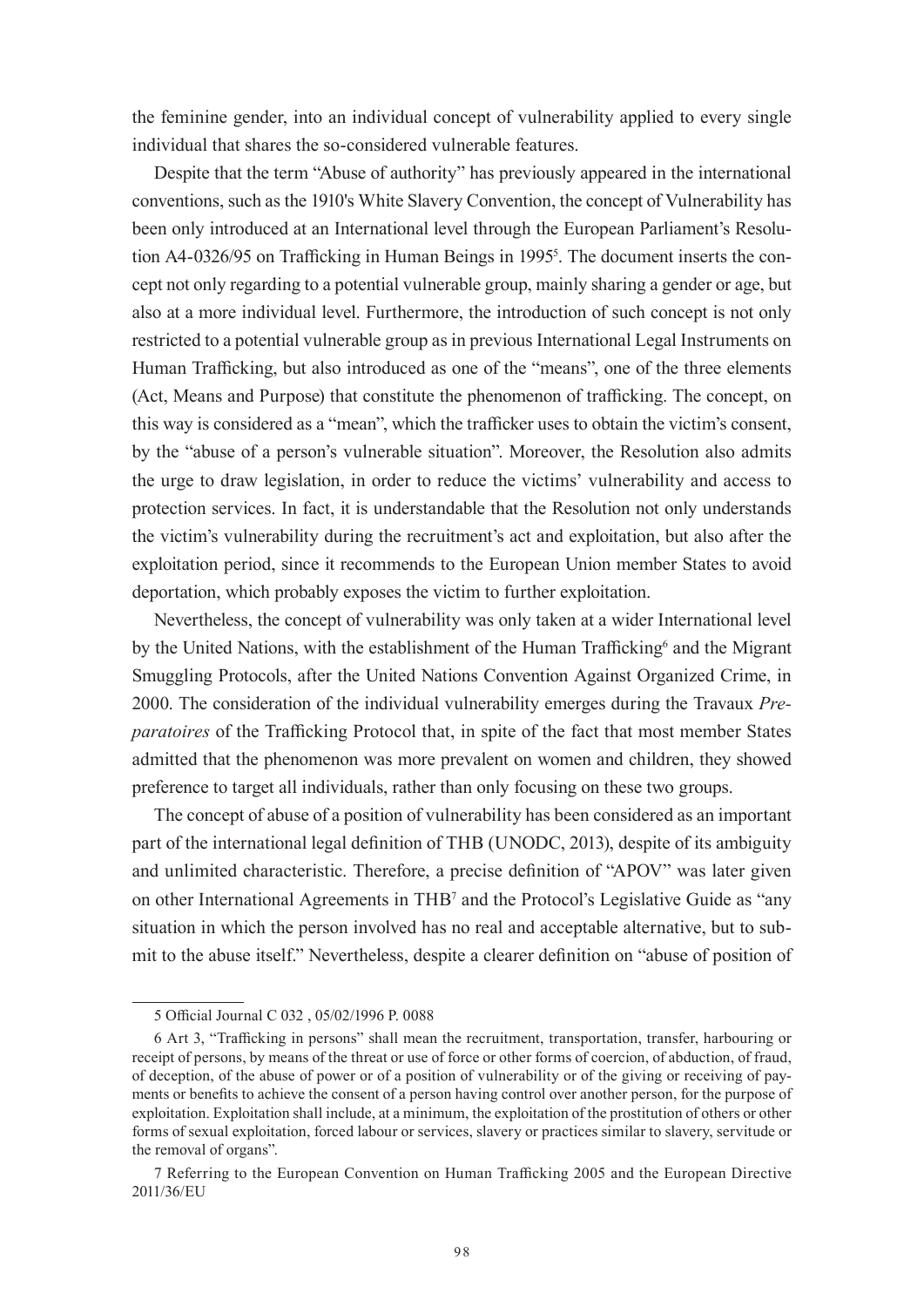vulnerability", the provided definition was still regarded as unclear, due to the imprecise meaning of "real and acceptable alternative".

The concept of Vulnerability, after its first introduction in the Legal Framework at International level, has been often referred in other Legal instruments regarding to the phenomenon of Human Trafficking. The Brussels Declaration on Preventing and Combating Trafficking in Human Beings (2002) has introduced the concept of vulnerability mainly referring to vulnerable groups, by identifying women as object of gender discrimination and applying a gender approach. Such concept is mainly used as a preventive measure, as it will be considered in other International Legal Instruments addressing the phenomenon of Human Trafficking. In 2004, the Council Directive 2004/81/EC<sup>8</sup> identifies thirdcountry nationals human trafficking victims as being particularly vulnerable that should be granted with protection by the member states. Furthermore, the Directive highlights the necessity to provide special protection to the most vulnerable victims, in order to fulfill their special needs. Further precision was given to the concept of vulnerability by the Warsaw Convention (2005)<sup>9</sup>, which also urges the Member States on the protection of vulnerable individuals and their special needs as well as the adoption of a gender mainstream to tackle human trafficking.

The gender approach indicates the concern of European Union by the gender inequality, reflecting the vulnerability of women, by lacking of participation and empowerment in all public and private spheres. Furthermore, the Explanatory Report of the Warsaw Convention identifies the particular vulnerability of women, especially exposed of a major risk for degrading and inhuman treatment than men and urges the States to promote measures that empower women and equality between sexes. It is obvious that most trafficking victims tend to share common features that can lead them to traffickers, yet the exposition to trafficking should not only be reviewed as a passive vulnerability, depending on the victim's background, but also a created vulnerability in exposure with a criminal network or trafficker (UNODC, 2012).The Warsaw Convention has also inserted as "means" the concept of "abuse of power or a position of vulnerability, which is defined as "abuse of any situation in which the person involved has no real and acceptable alternative to submitting the abuse". Moreover, the Convention also goes beyond the definition mentioned on the Protocol, by considering that "vulnerability maybe of any kind, whether physical, psychological, emotional, family-related, social or economic"10. Therefore, the

<sup>8 29</sup>th April 2004, Council Directive 2004/81/EC, on the residence permit issued to third country nationals who are victims of trafficking in human beings or who have been the subject of an action to facilitate illegal immigration, who cooperate with the competent authorities.

<sup>9</sup> The Council of Europe Convention on Action against Trafficking in Human Beings was adopted by the Committee of Ministers of the Council of Europe on 3 May 2005, following a series of other initiatives by the Council of Europe in the field of combating trafficking in human beings. The Convention entered into force on 1 February 2008.

<sup>10 &</sup>quot;The vulnerability may be of any kind, whether physical, psychological, emotional, family-related, social or economic. The situation might, for example, involve insecurity or illegality of the victim's immigration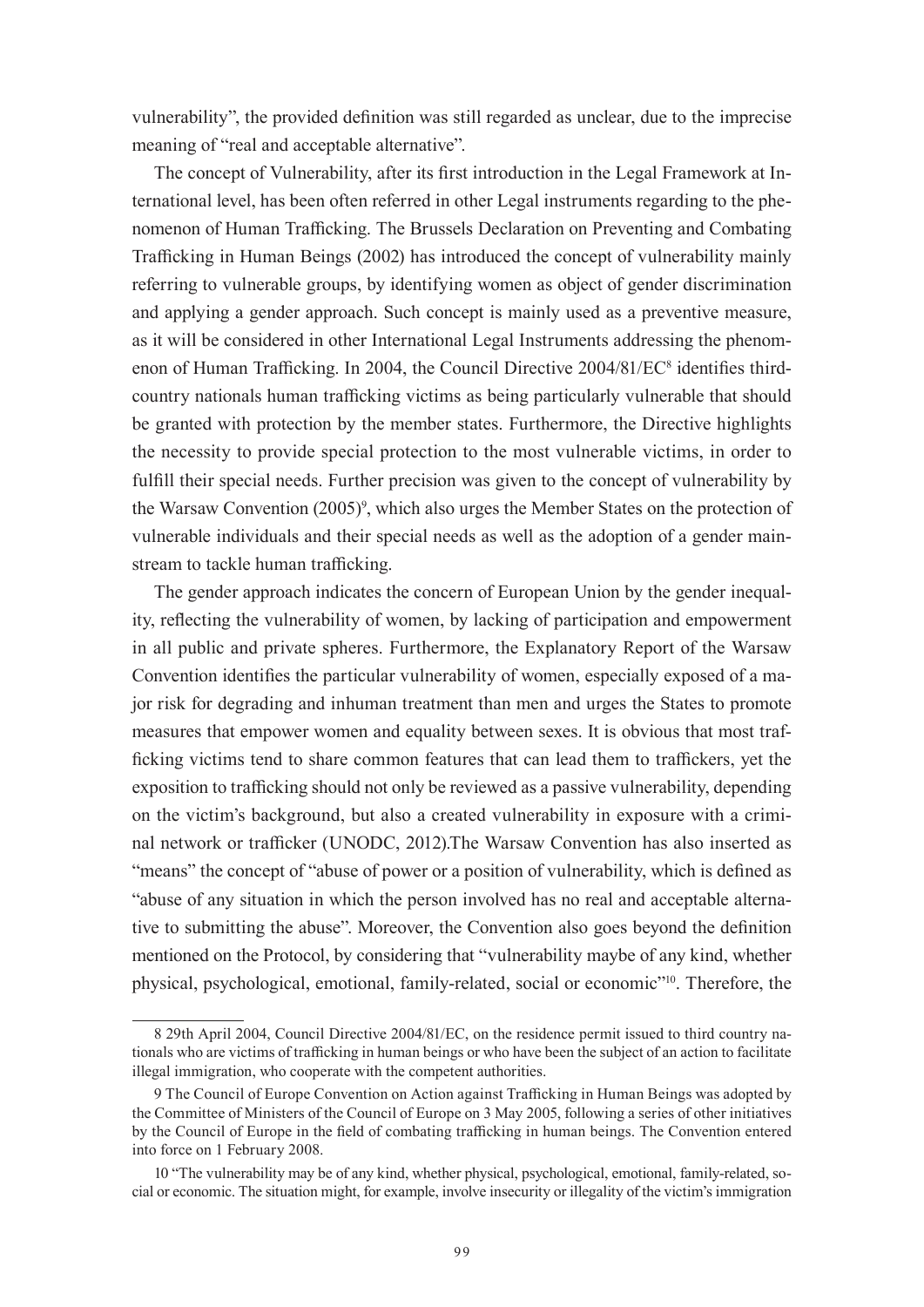provided definition by the Warsaw Convention on the concept of vulnerability, includes different approaches of vulnerability that can be attributed not only as a passive dimension based on the victim's features and conditions, but also an active vulnerability that can be created by the exploiter. For instance, emotional vulnerability can be regarded on the loverboy method<sup>11</sup>, in which the trafficker intentionally and actively creates the emotional vulnerability of the victim, in order to achieve consent or maintain the exploitation.

The Explanatory Report of the 2005 Convention summarises the vulnerability's definition as "the situation can be any state of hardship in which a human being is impelled to accept being exploited. Persons abusing such a situation flagrantly infringe human rights and violate human dignity and integrity, which no one can validly renounce". While another definition of vulnerability is proposed by Michèle Clark at the UNODC Background Paper for the Vienna Forum 2008, regarding the concept as "a condition resulting from how individuals negatively experience the complex interaction of social, cultural, economic, political and environmental factors that create the context for their communities" (Clark, 2008)

The UNODC Model Law in Trafficking in Persons (2009) differs in two definitions as the "abuse of position of vulnerability" and "taking advantage of position of vulnerability", where the Model Law in Trafficking suggests a list with several possibilities and finishes with an open end list, which assumes the infinitive possibilities regarding one's vulnerability. For instance, due to the extensive possibilities of potential vulnerable situations, the Model Law on Human Trafficking (UNODC, 2009) suggests that governments should concentrate on the profile of the offender, rather than the vulnerable situation itself of the victim. Furthermore human trafficking victims tend to come from backgrounds that include situations of conflict, disaster or violation of human rights, which increases groups' or individuals' vulnerability to traffickers. For instance, during conflict situations, individuals can be abducted in order to provide labour, military and sexual services. (Wolte, 2004). Moreover, also post conflict situations diminish inhabitants into vulnerable situations, since the population might still be exposed to economic pressure and exposed to violent movements or rebels. Conflict situation also tends to obligate individuals to displace from their homes and expose them to organized criminal networks.

Other International reports and studies (ILO, 2009) have tried to define vulnerability, especially on the use of indicators to identify the victims, based on "precarious financial, psychological, and social situation, as well as on linguistic, physical, and social isolation". However, these indicators have been mainly applied on the course of investigators and not

status, economic dependence or fragile health. In short, the situation can be any state of hardship in which a human being is impelled to accept being exploited. Persons abusing such a situation flagrantly infringe human rights and violate human dignity and integrity, which no one can validly renounce."

<sup>11</sup> The loverboy method has been identified by the Dutch government as a recruitment method, mainly used by the Eastern traffickers, in which the recruiter attracts the girl into human trafficking by grooming her.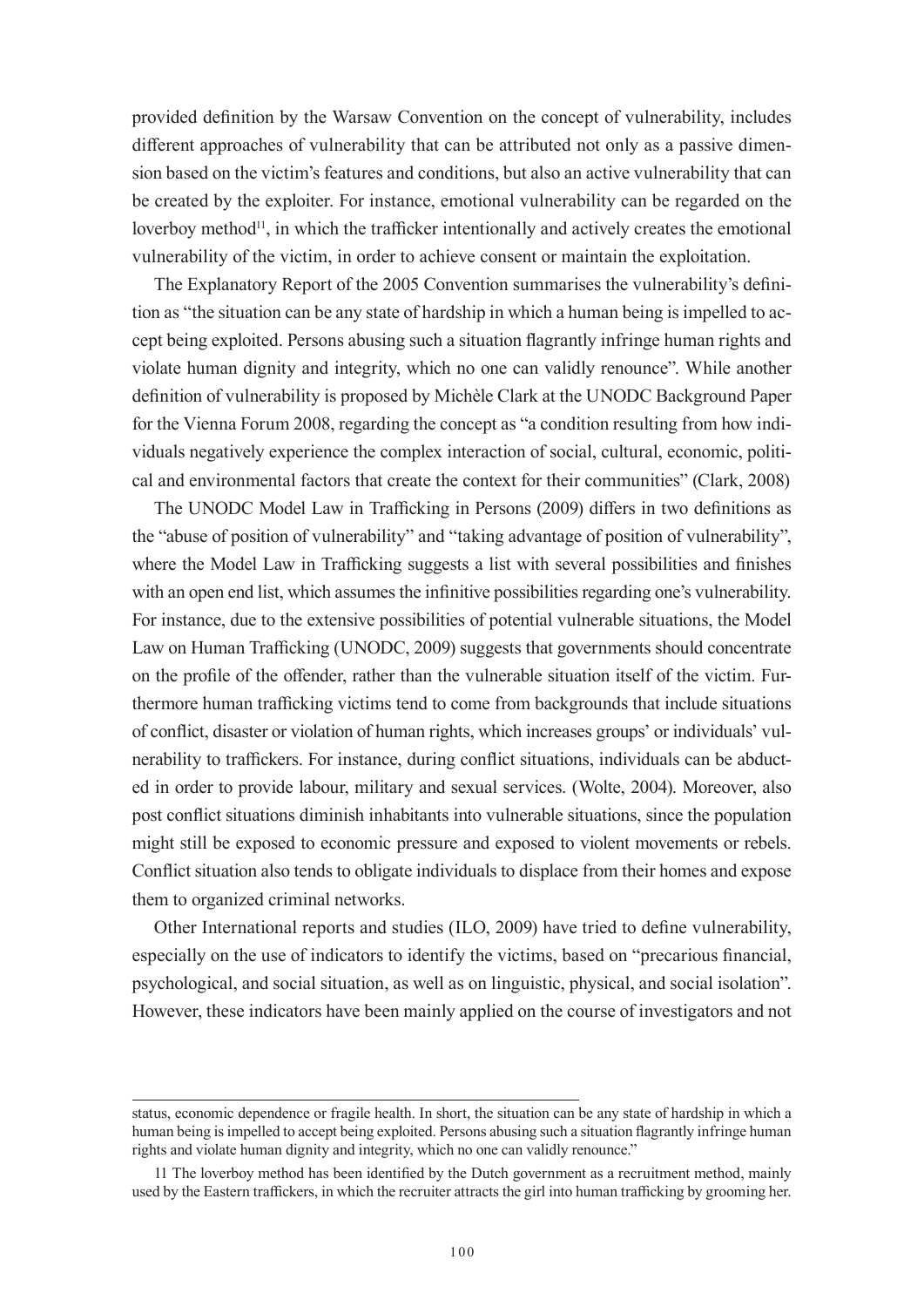as identification indicators. Moreover, the conditions mentioned on the ILO's list are the same that can aggravate the offence of the perpetrator.<sup>12</sup>

The definition of abuse of position of Vulnerability, provided by the previous Convention of Warsaw and the UN Legislative Guide on Human Trafficking has been further taken and confirmed by the Directive 2011/36/EU, in its Art. 2.2. The Directive 2011/36/ EU has also emphasized the importance of reducing the vulnerability of individuals, by addressing trafficking root problems, especially in third countries by incentivizing appropriate anti-trafficking measures. The EU Strategy 2012-2016 also identifies gender inequality as well as violence against women as a vulnerability factor. Furthermore, the strategy also indicates other environment and contextual factors based on economy such as poverty, on political and social factors such as conflict and post-conflict situations, lack of social integration, lack of opportunities and employment and educational factors.

Despite that the recognition of gender inequality and violence can be considered a particular vulnerable factor to Human Trafficking, the EU Strategy also identifies that traffickers tend to target boys, men, girls and women in a vulnerable position. Moreover, the EU strategies identifies that vulnerability is shaped by gender, which influences both genders in being vulnerable to different types of exploitation. For instance, due to the work segmentation in many countries women and girls were identified to be more vulnerable to sex exploitation and domestic servitude, while men and boys tend to be more vulnerable to labour exploitation in certain sectors. Furthermore, trafficking related to conflict has also very strong gender influences, since men and boys are often use to supply military forces, while women tend to be exposed to force marriage, providing food to fighting forces and being sexual slaves (Rehn& Sirleaf, 2002).

#### **Vulnerability as a prevention measure, category group and a consequence to exploitation**

In human trafficking operations, the vulnerability of the victim, especially based on common characteristics shared by ethnicities groups has mainly been used as an indicator of potential victims of human trafficking. The recognition of such vulnerable indicators has helped NGOs and law enforcement stakeholders in recognizing potential human trafficking victims. However, vulnerability indicators not only should be used on the victims' identification, but also to urge the states in addressing root causes of trafficking by the development of prevention policies and practices (UNODC 2008). In fact, according to Weber and Penedo (2015) the identification of vulnerability indicators can be also useful

<sup>12 [(</sup>i) Having entered the country illegally or without proper documentation;] Or [(ii) Pregnancy or any physical or mental disease or disability of the person, including addiction to the use of any substance;] or [(iii) Reduced capacity to form judgements by virtue of being a child, illness, infirmity or a physical or mental disability;] or [(iv) Promises or giving sums of money or other advantages to those having authority over a person;] or [(v) Being in a precarious situation from the standpoint of social survival;] or [(vi) Other relevant factors.]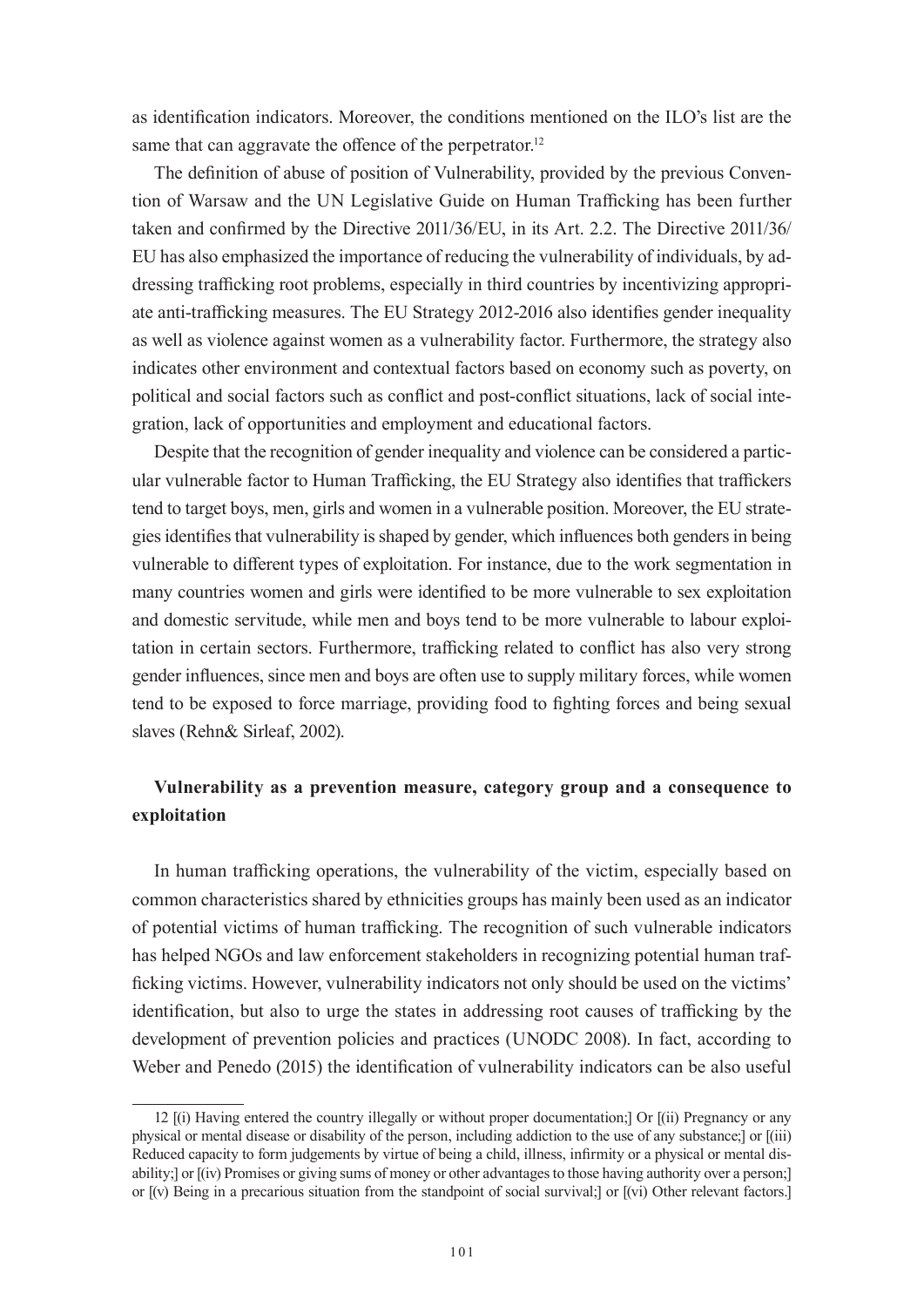for data collection, in order to provide substantial analysis on Human Trafficking. Moreover, the researchers highlight that the indicators should be based in different grounds, including "gender; poverty; social and cultural exclusion; limited education; political instability, war and conflict; social, cultural and legal frameworks; movement under duress and demand."

According to Gallagher (2010) trafficking victims can be members of a particular social group that attract traffickers into introducing in human trafficking. The designation of particular vulnerable groups to trafficking, based on a geographic area has been recently indicated by High Courts and International Organizations in different countries. For instance in 2013, IOM has declared that the 80% of the Nigerian women coming through the Mediterranean were destined to sexual exploitation in Europe. Furthermore, in France, 3rd March 2015, following the request of the General Director of the Office Français de protection des réfugiés et apatrides to give a special status to Nigerian women, as being part of a social group exposed to criminal trafficking networks for sexual exploitation purposes, the French National Court of Asylum Right has declared that Nigerian women coming from Edo State were particularly vulnerable to sexual exploitation.

Therefore, according to the Paragraph A, 1st Article of the Geneva Convention 1951, Nigerian women were considered belonging to a particular vulnerable group sharing a common story, which, due to the reprobation of society as well the criminal networks based, especially on Edo state, the French state has recognized their exposure to risks and sexual exploitation. In fact, on the Ouagadougou Action Plan (2006) certain geographic areas are recognized to be particularly vulnerable to human traffickers. Also United Kingdom has recognized asylum for two Albanian trafficked victims, due their membership of a specific group highly exposed to traffickers. The indicators were based in different and broader factors, which included social and economic status, education level, mental health stability, area of origin, presence of an illegitimate child and age.

According to Gallagher (2010), individuals' and social groups' vulnerability can be influenced by environmental and contextual factors, leading to trafficking situations. Factors as poverty, inequality, discrimination and gender-based violence contribute to a higher marginalization of certain groups that tend to be misrepresented in society. Furthermore, the absence of visibility regarding to certain categories, such as prostitutes and domestic workers also increases their own vulnerability. Children are also considered a highly vulnerable group, being mainly considered by the European Commission's strategy against trafficking groups as early school leavers, unaccompanied minors, children left behind and with disabilities.

On the Issue paper on "Abuse of position of Vulnerability" (UNODC, 2012) the concept of vulnerability was analyzed within the National framework of different countries, such as Egypt, Republic of Moldova, Netherlands, Nigeria, United States of America, Belgium, Canada, Brazil, India, Mexico, United Kingdom and Switzerland. As a result of the inquiries on these countries, which were separated according to their inclusion on the concept of vulnerability on their national legal framework on Human Trafficking,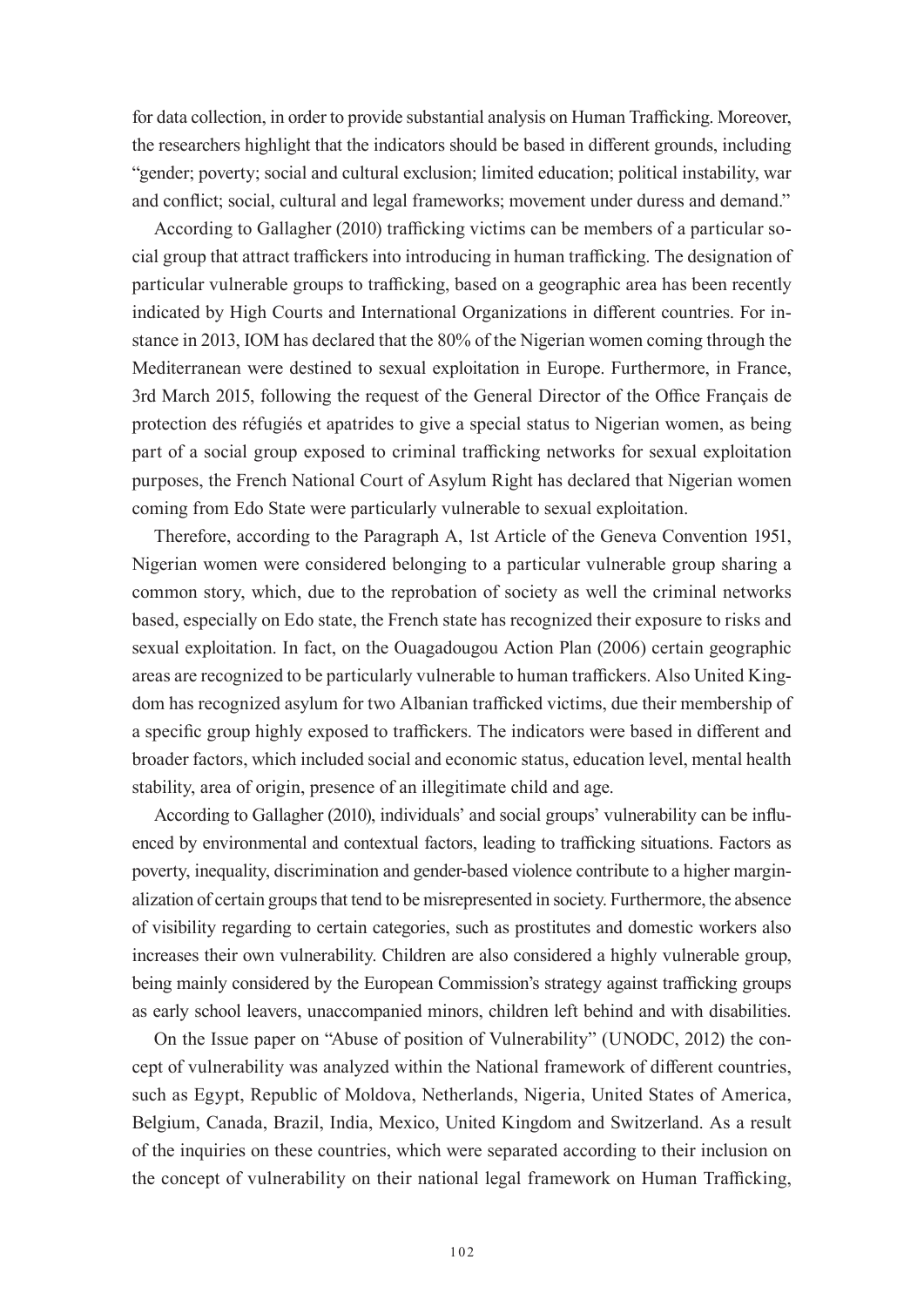the main features that can influence the victims' vulnerability are "age (youth and, less commonly, old age); irregular legal / migration status; poverty; precarious social status; pregnancy; illness and disability (mental and physical); gender (typically being female, but also transgender); sexuality, religious and cultural beliefs; isolation caused through inability to speak the language, lack of social networks; dependency (on employer, family member, etc); threats to disclose information to family members or others; and abuse of emotional / romantic relationships." (UNODC, 2012).

The mentioned vulnerability features were considered to be different on the origin country, mainly before and during the recruitment, and also in the destination country during and after the exploitation. For instance, the UK has identified factors such as age, illness, gender and poverty that tend to pre-exist the exploitation, being part of the push factors of the victims into the trafficker. Nevertheless, other features such as isolation, dependency and irregular status can be created vulnerabilities of the trafficker during the exploitation period, which can increase the victim's vulnerability to the trafficking situation. In some cases, for example connected to the loverboy method, the trafficker is the one that creates a situation of vulnerability in order to attract the victim to human trafficking. Hence, the trafficker creates an environment of dependency of the victim abusing from an emotional attachment in order to potentially target the victim. The creation of such pull factors introduces the concept of vulnerability not only to be thought from a passive situation of the victim, mainly based on her life experience and background, but also as an active situation, which is purposely created by the trafficker in order to target the victim. Therefore, in this case the UK has not only taken into account the loverboy method as a created vulnerability of the trafficker, but also the inclusion of oaths, which is typical from the Nigerian human trafficking for sexual exploitation purposes. The oath in these cases is not only used as a coercive instrument, but is also used by the trafficker as an advantage of the victim's spiritual believe, convincing the victim about the power of juju ritual. Furthermore, the traffickers also tend to use the presence of religious elements, such as religious statues or crosses during the ritual, which increases the believing of the victim on the ritual by also associating the ritual to their religious believes.

The use of psychological manipulation through the abuse and creation of emotional vulnerability as well as religious believes has been seen as being more effective on the victim's control. In fact this kind of coercion as well as vulnerability has been difficult to demonstrate on court during the procedures in several countries. Nevertheless, Romania has applied a measure in order to prove in court the emotional vulnerability of the victim by a psychological exam. The exam has not only been demonstrated to be successful in victims, but also in victims accused of trafficking who through the loverboy method have also started to recruit other women into sexual exploitation.

Despite that victims of trafficking tend to share a common feature, usually regarding to their gender, age, social or economic status, level of education or family background,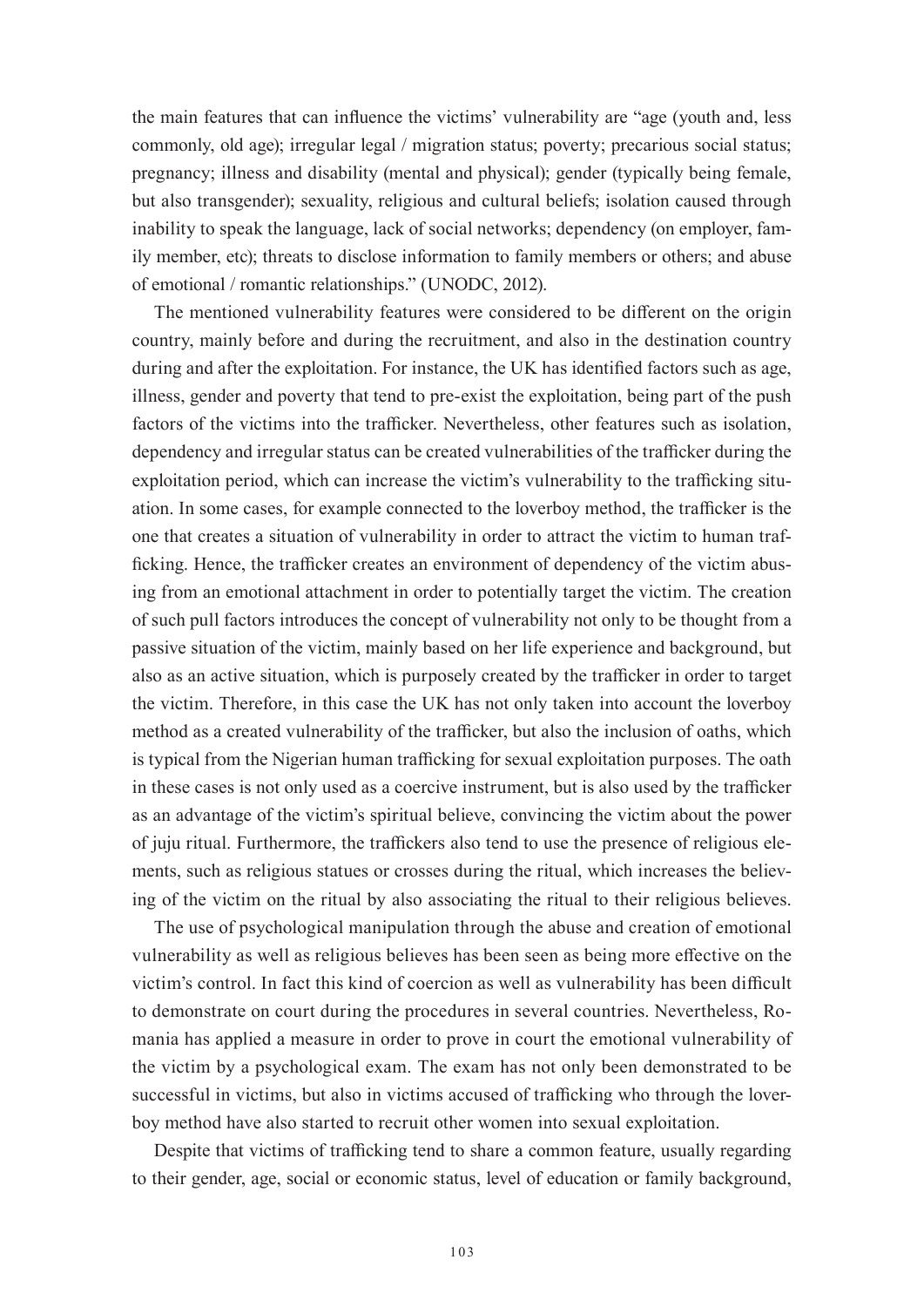Europol (2009) has identified that due to adverse personal circumstances, several victims do not fit into a victim's stereotype. On the contrary, individuals with high education levels, self-confidence or acknowledge of other languages can also be vulnerable due to a major mobility and travelling, access to low cost international transports and working opportunities abroad. On this case, the researchers Weber and Penedo identify three main categories of vulnerability that not only depend of the victim's background, but also on passive and active influence of other factors. Therefore, the authors divide vulnerability as being 1) preexisting, basically depending on the victim's background, such as a person's physical or mental disability, youth or old age, gender, pregnancy, culture, language, belief, family situation; 2) situational that can be created or maintained, such as legal status in one given territory or social, cultural or linguistic isolation; or 3) circumstantial (also created or maintained: such as a person's unemployment or economic destitution.

The difficulty on attributing an exact definition to the concept of vulnerability has been the source of several debates, which is confirmed on the *Travaux Préparatoires*. In fact, the concept was introduced after other suggestions of means, such as the "abuse of power"<sup>13</sup>, mentioned on previous International Conventions. Moreover, during the *Travaux Préparatoires* the concept "abuse of authority" came into debate, being mainly understood as "the power that male family members might have over female family members" (Gallagher, 2010).

Despite that major focus is given to the concept of vulnerability as one of the "Means" mentioned on Art 3 of the Trafficking Protocol and other International Legal Instruments on Human Traffickings, vulnerability has also been mentioned on both Protocols in prevention measures, as well as a consequence of trafficking. Thus, vulnerability is not considered a stable feature, but rather chronologically changeable. For instance, the Protocol, the Directive 2011 as well as the Warsaw Convention advise the States to give more attention to former victims, since they tend to be more vulnerable to revictimisation and find themselves in a "position of great insecurity"14. In addition, the EU Strategy urges a particular attention to the revictimisation of children, since according to an IOM Study (2010), 84% of revictimisation cases in a sample of 79 victims, were minors or recently adults.

Exploitation has a high psychological and emotional impact on the victims, which also tends to be increased by the fear of retaliation from the traffickers, especially after their denouncing. Regarding to the confront between the victim and the perpetrator in Court, the 2002 Brussels Declaration incentives the Member states to provide to the witnesses the use of audio-visual records in Court procedures, in order to avoid the offenders' intimidation on the victims. Regarding to the former victims, the International legal Instruments on Human Trafficking endorse the member states to avoid deportation of human trafficking victims in their origin countries, due to a higher vulnerability and

<sup>13</sup> Nowadays, some countries have adopted the concept of abuse of power, rather than abuse of vulnerability.

<sup>14</sup> Article 12 of the Warsaw Convention- Assistance for victims of trafficking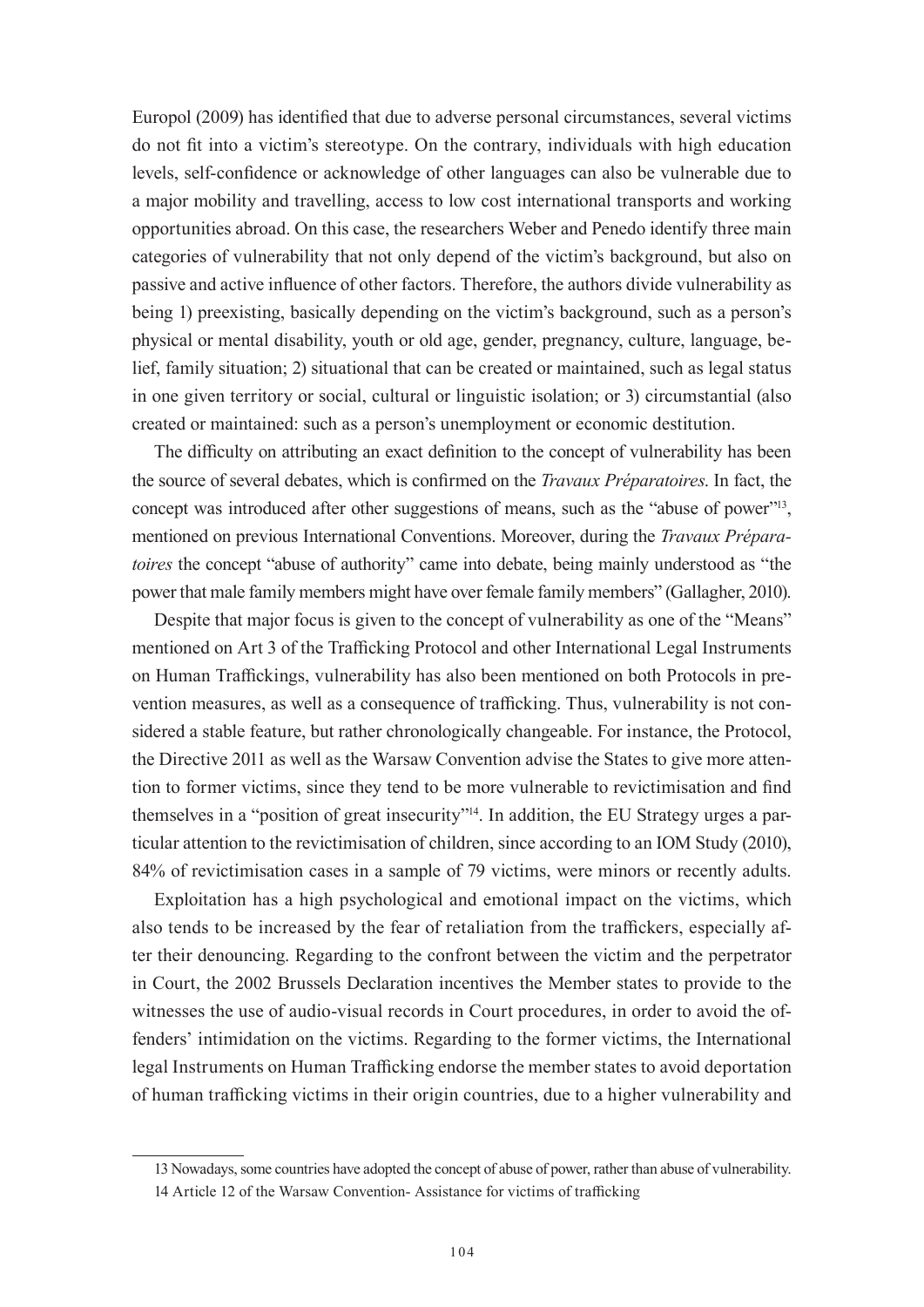exposure to the criminal organizations. As it was previously mentioned, former victims can also form a specific vulnerable group, since they share a specific element, based in their story usually involving persecution, reprisals or punishment. For example, in the case of Rantsev v. Cyprus and Russia<sup>15</sup>, the Human Rights European Court has accused Cyprus for not identifying the individual as a human trafficking victims and deport her to her origin country, exposing the victim to her traffickers.

Due to the isolation and high vulnerability of former victims, the Warsaw Convention identifies that language assistance should be given to the victims, since often the lack of knowledge of the destination country's language leads to a major isolation of the victim. Therefore, the International Legal instruments not only recognize the importance of vulnerability as one of the means for the identification of the victim, but also as a pull factor that should be addressed as a preventive measure. The recognition of vulnerable features in origin countries' population can help the governments in designing preventive measures of human trafficking. In addition, a focus on these factors will also "enhance the human rights component of trafficking prevention policies". (UNODC, 2008).

On Art 9, the Trafficking Protocol identifies potential vulnerability factors, such as "poverty, underdevelopment and lack of equal opportunity", which origin states are advised to address. The recognition of poverty as well as other inequality factors as a vulnerable element that pushes individuals to human trafficking and endangered migration leads the Protocol in advising origin countries to take social measures to address economic difficulties. Despite that International Legal instruments on Human trafficking are very clear in urging States to address vulnerability factors of human trafficking, none of the instruments indicates which State, origin or destination has to intervene on vulnerability factors (Kuper, 2005). According to Gallagher (2010), both origin and destination States should address vulnerable factors, in order to prevent and also respond to the victims' vulnerabilities. Considering that human trafficking tends to move people from areas with a wider social and economic gap, less wealth and opportunities to countries with bigger incomes and opportunities, broader preventive measures should be applied in origin countries in order to diminish inequality gap between citizens.<sup>16</sup> However, rather than implementing social or economic measures in order to address deep root problems shared by victims of trafficking, origin States have been mainly focusing only on awareness campaigns against Trafficking.

<sup>15 07/01/2010</sup> Rantsev v. Cyprus and Russia, Application no. 25965/04

<sup>16</sup> Council of Europe Treaty Series- No. 197, 2005, European Trafficking Convention Explanatory Report, Warsaw, 16.V.2005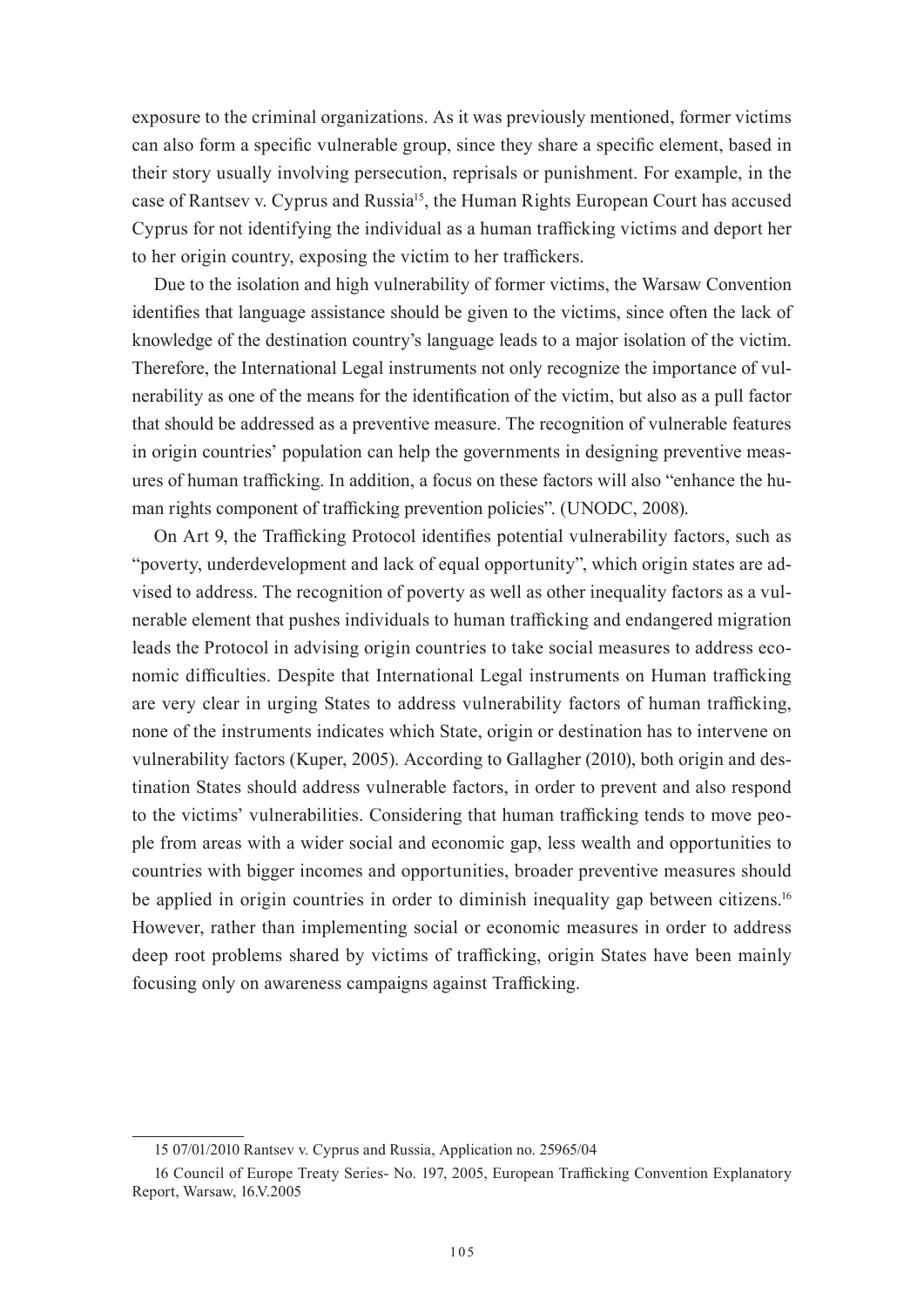#### **The gender Mainstream as recognition of vulnerability**

Besides the mentioned individual vulnerable characteristics, the International Legal Instruments also refer to main vulnerable groups sharing common features, such as gender and age. For instance, the Warsaw Convention indicates women as often marginalised individuals more exposed to poverty and unemployment than men. Moreover, according to the CEDAW Committee's General Recommendation No. 19 (1992) gender shaped factors such as poverty and unemployment increment women's vulnerability to human trafficking, especially sexual exploitation. While in prostitution, the precedent vulnerability is intensified by the marginalization of this group and the tendency to be invisible to society. Addressing gender shaped pull factors can be a long term scope that includes several steps.<sup>17</sup> According to the OSCE Action Plan the steps to diminish gender inequality are mainly based on improving education opportunities and access to credit finance, especially for women.<sup>18</sup> Furthermore, the establishment of a minimum wage, as well as employment rights can improve women's living standards and create more economic and social opportunities.<sup>19</sup> Developing political and social measures on this direction permits women to decrease gender vulnerability that tend to be one of the main pull factors to feminized migration and exposure to exploitation and traffickers.

The Directive 2011/36 has also adopted a gender mainstream approach by identifying sexual exploitation more gender related and proposes to the Member states to provide gender specific assistance and support measures to the victims. Furthermore, the Directive 2011 indicates that the abuse of particular vulnerabilities, usually reflected on national legislations by age and physical or psychological disabilities, should be considered an aggravated offence, which requires a more severe penalty. Vulnerability of women has been taken in particular attention by International Legal Instruments, such as the CEDAW, the Inter-American Convention on Violence against Women and the Istanbul Convention. In addition, African legal Treaties on Human Trafficking, such as the Declaration on the Fight Against Trafficking in Persons (2001) and ECOWAS Initial Plan of Action Against Trafficking in Persons (2002-2003) has targeted mainly women and children as vulnerable subjects to human trafficking.

<sup>17</sup> UN Committee on the Elimination of All Forms of Discrimination against Women , "Concluding Observations: Viet Nam," UN Doc. CEDAW/C/VNM/CO/6, Feb. 2, 2007, at para. 19; "Concluding Observations: Nicaragua," UN Doc. CEDAW/C/NIC/CO/6, Feb. 2, 2007, at para. 22; "Concluding Observations: The Philippines," UN Doc. CEDAW/C/PHI/CO/6, Aug. 25, 2006 , at para. 20; UN Committee on the Rights of the Child, "Concluding Observations: Mauritania," UN Doc. CRC/C/MRT/CO/2, June 17, 2009, at para. 78; "Concluding Observations: Qatar," UN Doc. CRC/C/OPSC/QAT/CO/1, June 2, 2006 , at para. 38; OSCE Action Plan, at Recommendations

<sup>18</sup> Ministerial Council Decision No. 14/04 - 2004 OSCE Action Plan for the Promotion of Gender Equality

<sup>19</sup> UN Commission on Human Rights, "Report of the Special Rapporteur, Ms. Radhika Coomaraswamy, on Violence against Women, Its Causes and Consequences, on Trafficking in Women, Women's Migration and Violence against Women," UN Doc. E/CN.4/2000/68, Feb. 29, 2000,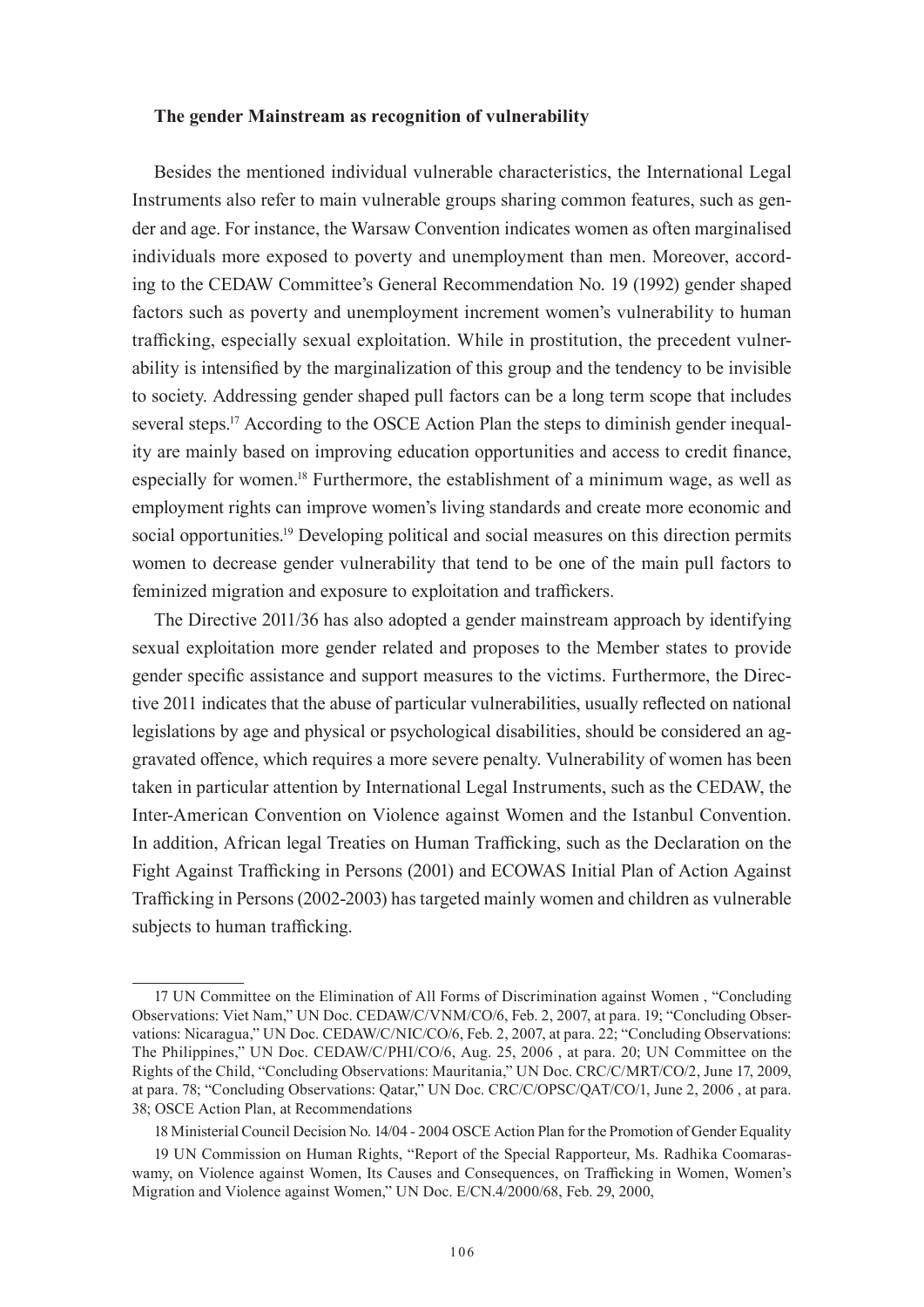The implementation and efforts on applying Soft Law instruments regarding to the protection of particular vulnerable groups, such as women identify the lack of motivation of national Governments to empower these subgroups. Moreover, the recognition of vulnerability attributed to a collective of individuals, reflects the inadequacy of the State itself in providing equal rights to all individuals. Nevertheless, States tend to avoid in recognizing their responsibility on the phenomenon of Human Trafficking, referring that human trafficking is performed by criminal groups and not the state itself (Gallagher, 2010). However, according to Fineman (2008), the existence of vulnerable groups is nothing more than the privilege provided by the State and its institutions to a certain limited segment and the discrimination of other groups. In fact, according to Gallagher (2010) there is a strong link between vulnerability and gender discrimination. Unstable and oppressive environments for women can push them into accepting unsafe migration arrangements, by being perceived as a better opportunity. Hence, women can be more susceptible to traffickers during the recruitment's phase, rather than men. (Gallagher, 2010)

In this case, the Protocol rather than advising the states in actuate in vulnerability factors, such as poverty, underdevelopment and lack opportunity, should recommend the adaptation of legal framework in order to empower vulnerable groups. Furthermore, the Protocol should recommend states to focus factors based in politic, social, economic, psychologically or physical grounds that often lead to vulnerability. If in one hand the affirmation of vulnerable groups reflects the discrimination of a particular collective of individuals, on the other hand, the focus on specific categorized subgroups that share a common characteristic can originate a differentiation from the rest of the society that might be considered invulnerable. Thus, the attribution of vulnerability as an universal category applied to a collectivity, under a common biologic base, such as gender or race or status based (poor or immigrants) discharges the disadvantages that can transcend identity categories, particularly at the individual level (Fineman, 2008).

#### **The concept of vulnerability in the division between Smuggling and Trafficking**

Since the legal division of Smuggling of Migrants and Trafficking of Human Beings that scholars have put into debate the legal separation on these two crimes, focusing more on the overlap occurring during the mobility of individuals, rather than the clear legal limit. Furthermore, the definition of trafficking given by the Protocol has been criticized on the last years for having a limit definition, widely vague and for its narrow application (Roth, 2012; Jansson, 2013; Gallagher, 2010). Despite the recent discussion on the subject, this chapter analyses the presence of the three elements given by the protocol: Act (transfer), Means (coercion, abduction, abuse of position of vulnerability, deceit, fraud) and Purpose (Exploitation) on the phenomena of Smuggling and Human Trafficking.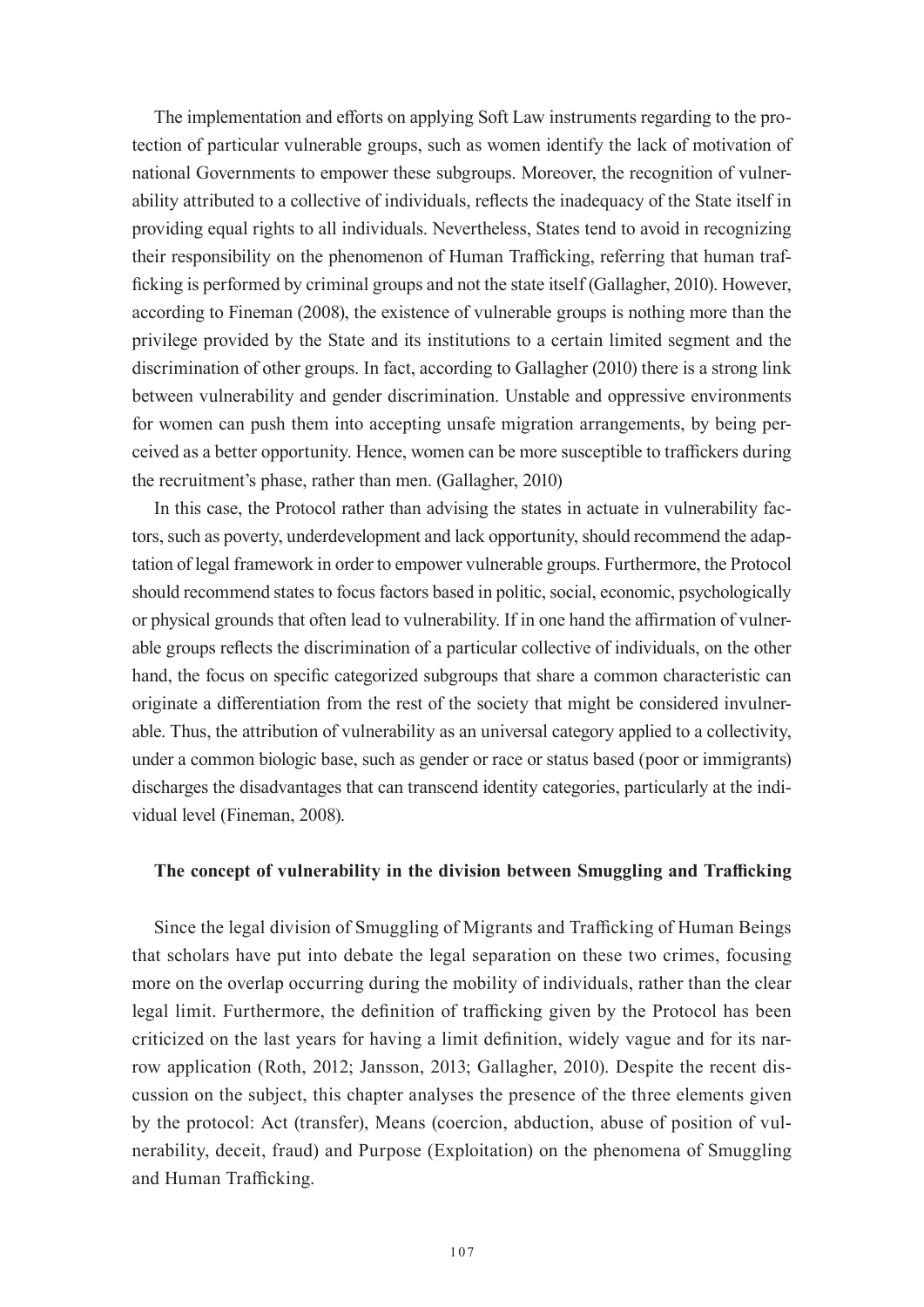In spite, the explicit separation between THB and Smuggling of Migrants, the Legislative Guide on the Smuggling Migrants admits the overlap between the two phenomena, by assuming that criminal networks operating on human trade can use the same routes and means to transport smuggled migrants and victims of trafficking, exposing these individuals to inhuman and degrading treatment. The overlap between the two phenomena is also considered by Gallagher (2010), which affirms that "an individual can be smuggled one day and trafficked the other day", being difficult to precise chronologically and practically the clear limitation between transferring and exploitation. Furthermore, the criminalization of irregular migration underestimates the risk exposure of migrants to criminal networks and violation of human rights (Colucello& Massey, 2015). Therefore, even if most migrants begin their path in a vulnerable situation, the journey is an added vulnerable factor that increases the migrants' risk exposure to criminal networks.

Smuggled migrants can be mixed within other particular vulnerable categories such as victims of trafficking, non-accompanied minors, pregnant women and asylum seekers, during the travel. Furthermore, smuggled migrants can also become victims of trafficking during the travel. All these categories will have the same treatment during the travel to Europe, however by the end of the migration path, only some categories will have access to asylum, even though they have passed from the same situations. Therefore, despite the affirmation of the Legislative Guide on Smuggling about the similarities as well as the overlap between both phenomena, the application of victimization and vulnerability has been applied differently on the different Protocols.

While the concept of vulnerability has assumed an important relevance, especially on the identification of victims, on the phenomenon of Human Trafficking, on smuggling of migrants vulnerability was merely considered. The reason for this different position regarding to the concept is accompanied by the perspective that if on Human Trafficking the victim is the individual that has been or was intended to be exploited, on smuggling of migrants, the aggrieved agent is the State. Furthermore, "the abuse of a position of vulnerability" is considered on Human Trafficking to be a possible "mean" used by the offender in order to achieve the victim's consent, which in this case is irrelevant, while on smuggling of migrants the consent is considered to be always voluntarily present.

The recourse of means20, which are only present on Human Trafficking are not identified in Smuggling, since the migrants are recruited "voluntarily" and the trafficker has not the purpose to exploit them. Nevertheless, regarding to the consent, according to Bhabha and Zard (2006), often migrants consent is linked to the absence of an available and adequate alternative, which is the definition of the concept of vulnerability given by the Legislative

<sup>20</sup>Means are considered to be "threat or use of force or other forms of coercion, of abduction, of fraud, of deception, of the abuse of power or of a position of vulnerability or of the giving or receiving of payments or benefits to achieve the consent of a person having control over another person, for the purpose of exploitation.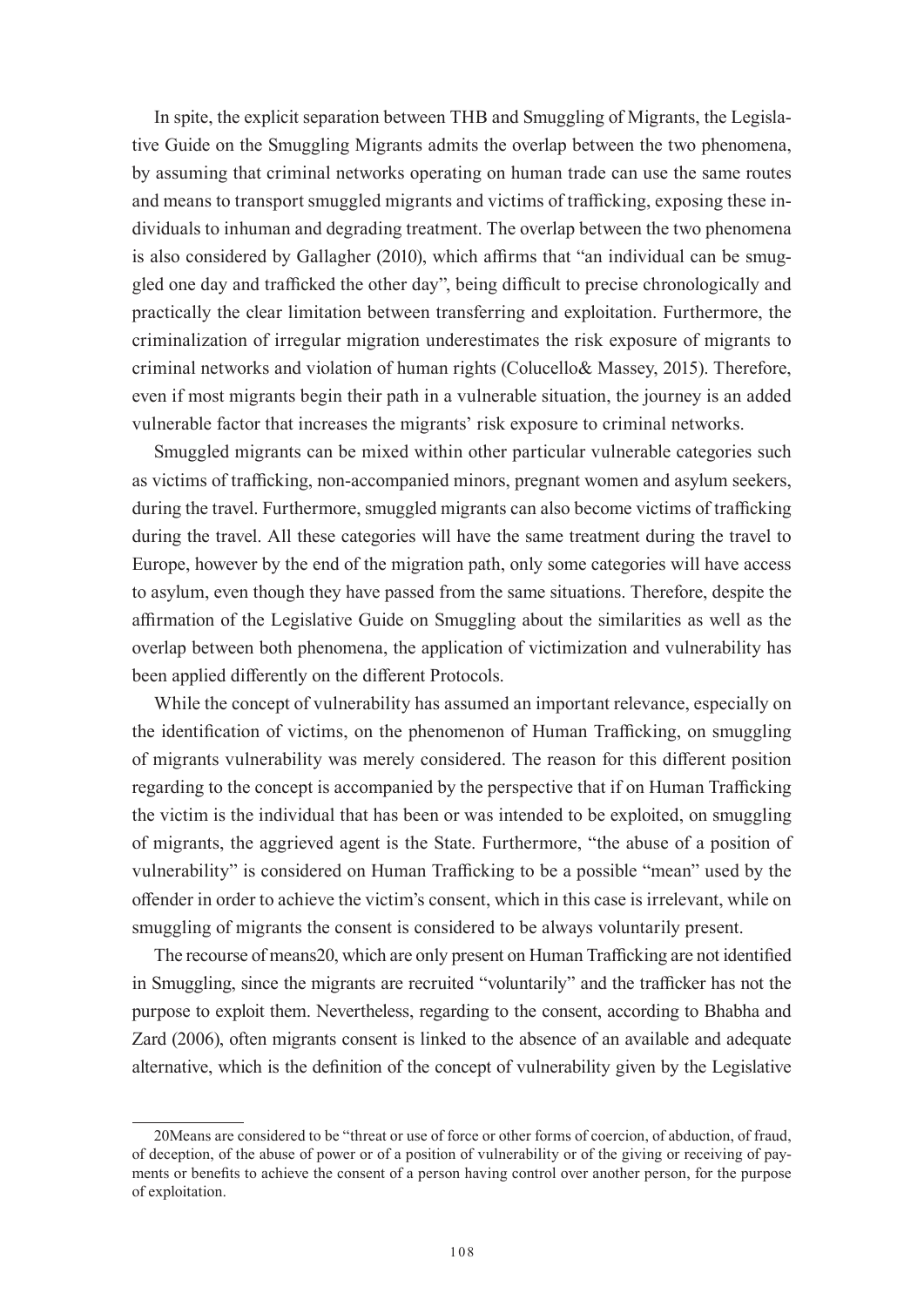guide on Trafficking. In the case AA (Iraq), R (on the application of) v Secretary of State for the Home Department.171 the Court of Appeal was invited to take a decision whether the migrant that has entered initially the country through smuggling but was sexually abused or coerced into having sex with her smuggler en route was potentially a victim of trafficking who was being groomed for exploitation. According to an expert witness the mean of "abuse of position of vulnerability" was taken in consideration, since the victim had no acceptable alternative rather to submit to the abuse from the smuggler.21

Despite the main differences between the two Protocols, it is evident the plead on addressing root problems such as unemployment, poverty as being one of the main push factors into smuggling and trafficking, as well as causes of individuals' vulnerability. The synonym of poverty as a vulnerable position was given by the UNODC Model Law on Human Trafficking 2009, considering a vulnerable situation as "being in a precarious situation from the standpoint of social survival". Furthermore, the same document identifies individuals that have "entered the country illegally or without proper documentation" as also in a vulnerable situation. In fact, the Inter American Court of Human rights on 2003, on the legal status and rights of undocumented migrants Mexico has declared that vulnerability makes unauthorized migrant workers an easy target for violations of their human rights.

The suggestion that people who were smuggled illegally in the destination country are in a situation of vulnerability, not only admits the overlap between both phenomena, but also highlights that the majority of smuggled migrant are potential human trafficking victims. In fact, analyzing the constitution of Nigerian human trafficking networks for sexual exploitation, Campana (2015) has understood that despite the smuggling networks work separately from the exploiters, both organizations are well linked. However, if we look into passive vulnerability as synonym of poverty, discrimination and inequality, aren't we looking into the same features of the migrants arriving by the Mediterranean? Furthermore, should not those features be considered also when someone is exposing themselves to a criminal network, especially when considering the active vulnerability, which is created by the trafficker/recruiter/smuggler. In fact, the exposure of criminal networks is considered on the Art 15 of the Smuggling Protocol, where the States are advised to cooperate in order to prevent "potential migrants from falling victim to organized criminal groups". Moreover, Art 15 recommends also the States to prevent "irregular migration" by working on the so-called push factors, which as we compared previously can be considered vulnerable social and economic features common to human trafficking victims, such as poverty and underdevelopment. When Art 15 of the Smuggling Protocol confirms the existence of root socio-economic causes, such as poverty and underdevelopment, it is also assuming of the existence of such vulnerable groups that share a common feature, which exposes individuals to criminal networks. In this case, the sum of the active vulnerability, created

<sup>21 171 [2012]</sup> EWCA Civ 23 (24 January 2012), available from: http://www.bailii.org/ew/cases/EWCA/ Civ/2012/23.html.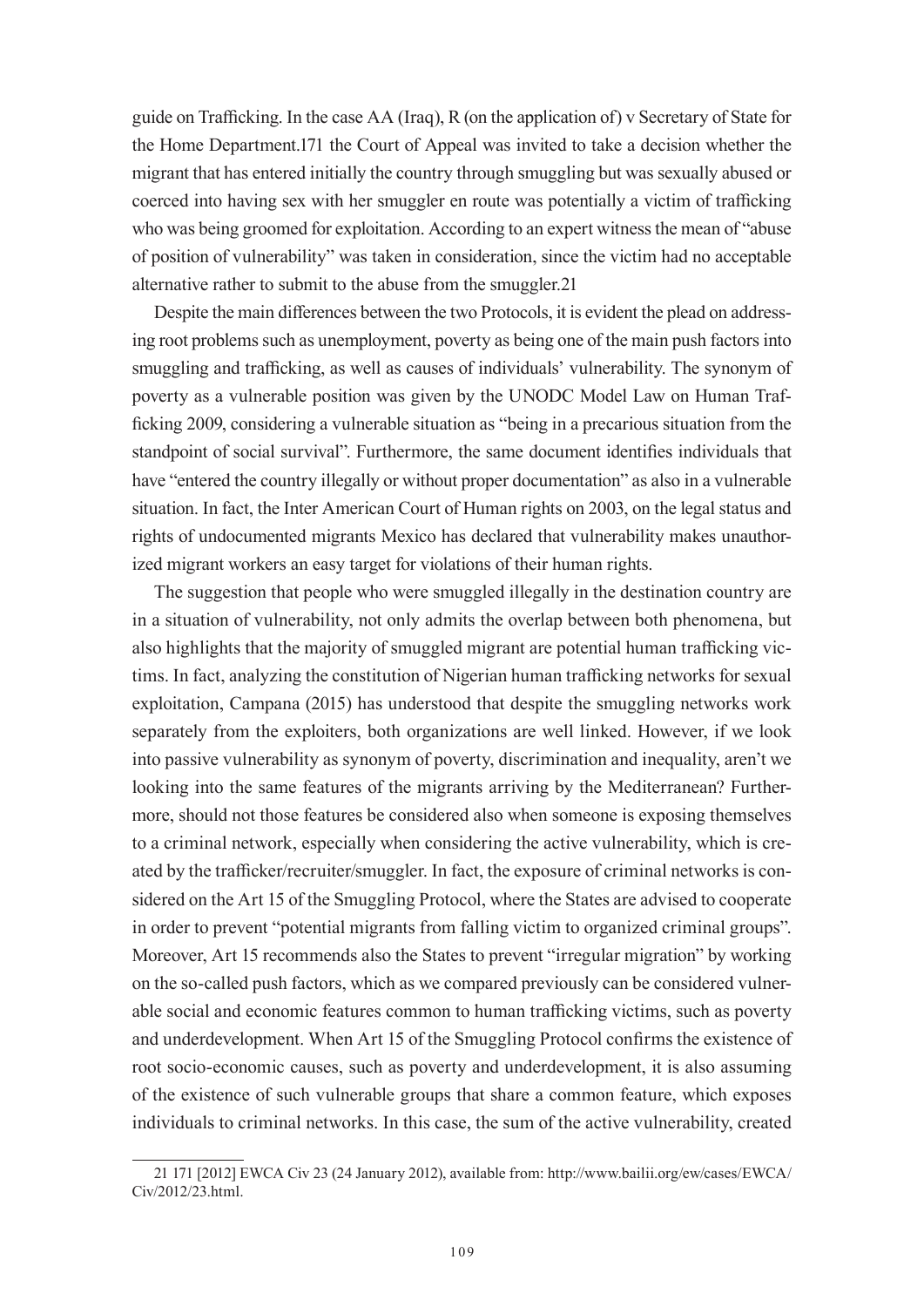by criminal groups plus the passive vulnerability of groups creates, without doubt a potential abuse of the position of vulnerability. Furthermore, the recommendation that states should address the potential vulnerable groups in the Smuggling and Trafficking Protocol, recalls Fineman's (2008) theory on Vulnerability that vulnerable groups are a product of society, in which the state has failed to defend their rights or empower.

The Directive 2011/36 perceives the "abuse of position of vulnerability", from the perpetrator side, which can aggravate the trafficker's prosecution. Despite that the Legislative Guide on smuggling agrees that exploitation might happen in smuggling of migrants, yet it is only considered as an aggravating circumstance and not as an element of Human Trafficking. It is interesting here, how the Smuggling Protocol annuls one of the most known Trafficking methods, usually also known as an indicator, in which migrants often do not pay for their travelling, putting themselves into a debt. The debt method, based on "travel first and pay it later" is used by human traders as a recruiting method in order to create a demand for migration, based exactly on the lack of economic resources of the victims, currently named on the Trafficking Protocol as "abuse of position of vulnerability".

The position of vulnerability, in this case, not only lays on the lack of economic resources, but also on the lack of education and awareness of the destination country, especially on the smugglers/traffickers expenses on the travel and the later amount that has to be returned. Additionally, the debt contraction has been developed by trafficking networks, especially by Nigerian citizens for the purposes of sexual exploitation or the exploitation of Egyptian non accompanied minors, which are categorised as vulnerable groups. However, recently during the migrant arrivals in Sicily it has been verified that migrants who are not considered within a vulnerable category, such as asylum seekers, human trafficking victims or non-accompanied minors, did not paid for that travel, in order to pay on the destination country with their future salary. This situation indicates that human smugglers have better connections with the destination countries, in order to achieve a higher profit, therefore creating more supply of migrants to transfer, which creates a discount that will be paid later by the migrants' exploitation.

Migrants' stories that have passed the Mediterranean indicate that many migrants have been taken to work in camps in Libya or abducted in order to pay for their journey. The presence of exploitation, along with the elements mentioned by the subparagraphs (b) or (c) of Art 3 from the Trafficking Protocol can make a trafficking offence applicable. However, sometimes is difficult to identify the term exploitation, which has been debated among scholars, since the Protocols do not apply an exact definition to term. For instance, a larger focus has been attributed to the issue of sexual exploitation, which was mainly left "in blank" by the Protocol, since the states have decided that sexual exploitation should be established according to national legislation. For example, while in Sweden sexual work is always considered sexual exploitation, in other countries, such as Holland sexual exploitation is legally different that sexual work. In order to overpass the national legislation on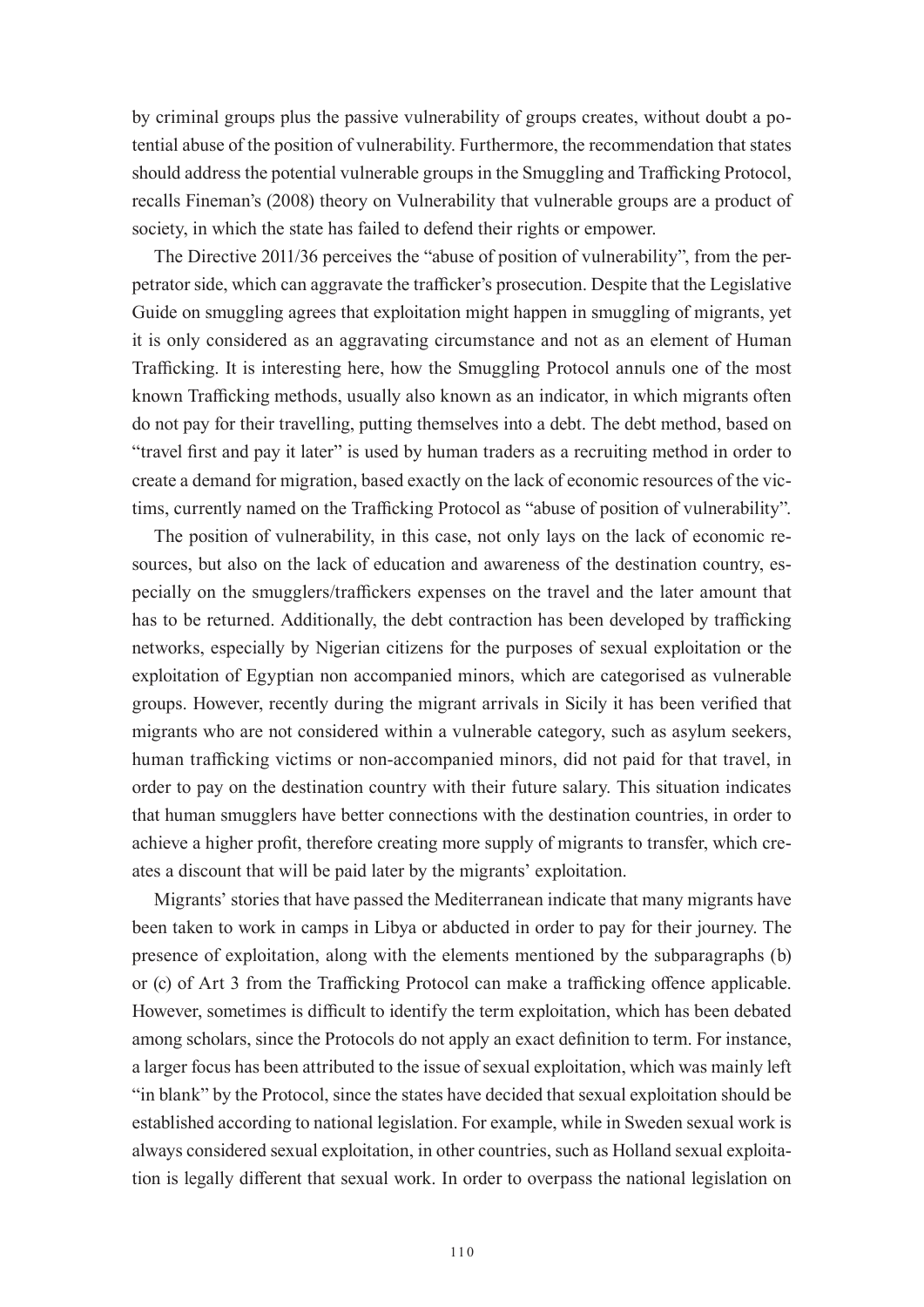sexual purposes, ILO presents a clearer definition of sexual exploitation that depends on the relationship between the employer and employee and not the activities itself.

As we have verified until now, the first two elements are easily identified on the phenomenon of Smuggling, yet the Purpose is the element which is not recognized on the majority of the cases, even if the smuggling was through the debt bondage. This might happen, since on the majority of the cases, the exploitation is present by the end of the process and not during the process (Lee, 2007). However, in the phenomenon of trafficking, exploitation can be considered even if it hasn't been put into practice, remaining only an intention of the perpetrator. Therefore in the case of smuggling, why the possibility of exploitation is not recognized? Furthermore, the Protocol has provided a vague definition of Purpose, in which States are able to adequate to their National Legislation. For instance, Colombia has attributed: financial gain or other benefits to their Purpose definition. The attribution of a wider definition to the element of Purpose permits to identify trafficking situation in smuggling cases, which the other two elements have been recognized, since criminal organizations always profit from smuggled migrants.

Despite the evident overlap between human trafficking and smuggling of migrants, especially in the Mediterranean area, the two phenomena are still regarded as legally separated. However, more attention has been giving to the violation of human rights during the travel through the Mediterranean, especially after the operations Glauco I and Glauco II. According to the Palermo Prosecutor Ferrara (2015), smuggled migrants suffer more violation of human rights rather than identified human trafficking victims. Depending on the structure and power of the trafficking network, potential human trafficking victims are tendentiously saved from massive violation and abuse due to their future exploitation, whilst smuggled migrants have no further use for traffickers. Therefore, even if trafficking is not recognise in smuggled migrants, due to the absence of the three elements, shouldn't the governments be looking into the violation of human rights during the travel, rather than if the process has achieved its full goal?

#### **Conclusion**

The concept of vulnerability has emerged on the last century on the International Legal Framework in Human Trafficking as one of the "Means" to define a potential human trafficking victim. However, being considered a broad and unlimited concept, several critics have been given to the imprecise definition provided by the several Soft Law Instruments that define vulnerability as "lack of an alternative situation", but do not precise what an alternative situation can be. Furthermore, the lack of demonstration of the "Abuse of position of Vulnerability" has attributed to the mean the consideration of a "soft mean" that has demonstrated to be frequently difficult to prove in court. In fact, the "mean" of Abuse of Position of Vulnerability has been mainly considered in Court accompanied by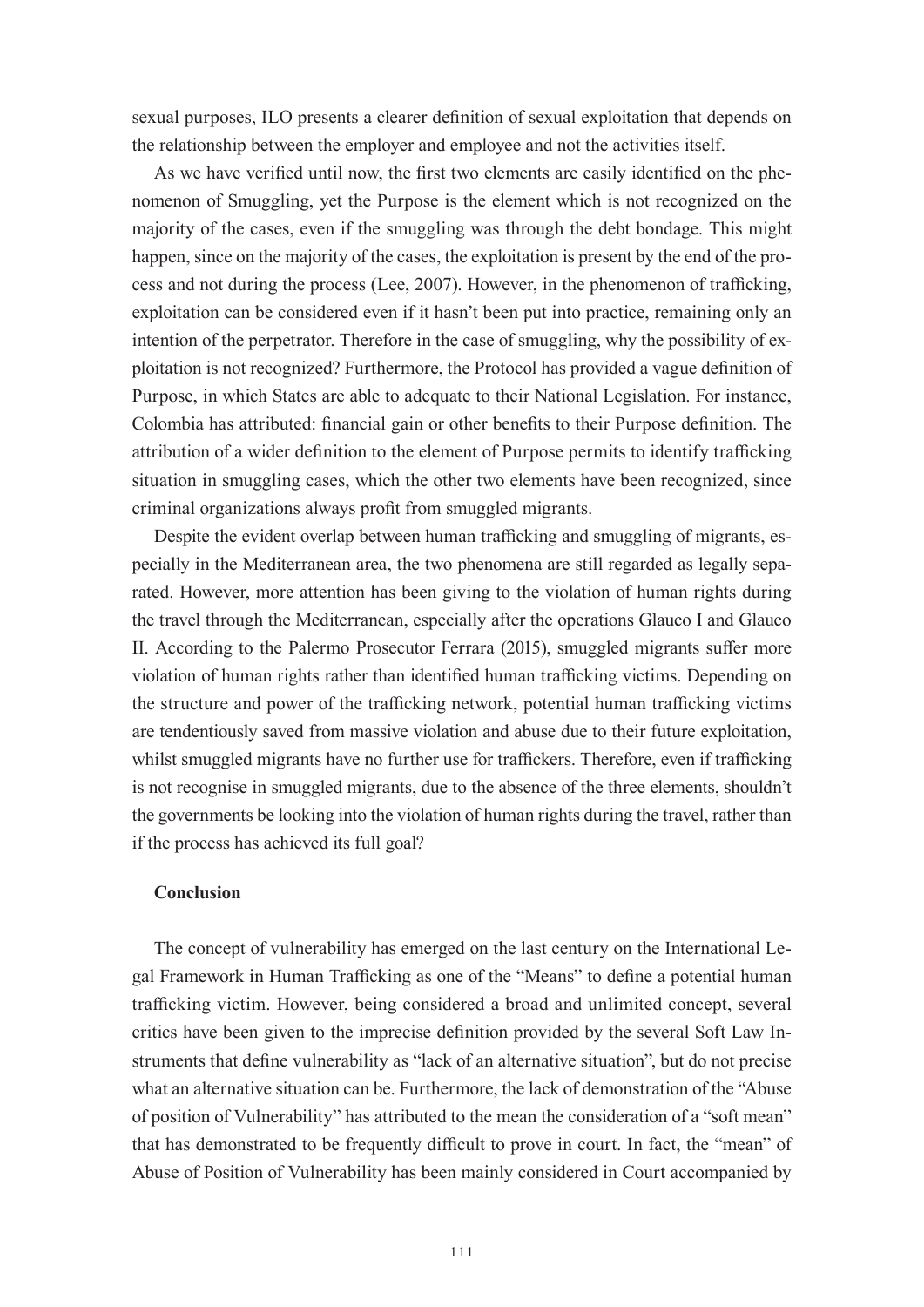other "means" such as coercion or force. However, despite the difficulty in demonstration and especially the delimitation of such concept, the "mean" of Abuse of Position of vulnerability has showed to be particularly relevant, when considered in cases of the "active vulnerability", where the recruiter is the one that creates the victim's vulnerability in order to attract the victim to human trafficking. Therefore, the abuse of Position of Vulnerability has demonstrated to be considered important in cases where the loverboy method was used, being proved with a psychological exam to the victim.

Despite the overlap between the phenomenon of Human Trafficking and Smuggling, the concept of Vulnerability has not been taken as much consideration regarding the phenomenon of Smuggling of Migrants. In fact, if in Human Trafficking the "Mean" has been considered to identify a potential human trafficking victim, while in Smuggling the application of such "mean" would only be used as an "aggravate" offence to the smuggler, since the migrants are not consider victims of such phenomenon, even when they were not aware of harsh conditions and the inhuman and degrading treatment of the smugglers. According to Médecins sans Frontiers, over 60% of the Migrants that arrive in Europe through the Mediterranean have psychological problems due to the torture suffered in the transit countries, being the travel a vulnerability factor itself. In fact, the migrants tend to arrive more vulnerable to Europe than when they have departed from their origin country. Therefore, shouldn't vulnerability among with the exposure to criminal networks be considered in the process of asylum seekers in the arrival to Europe?

#### **Bibliography**

Bhabha, Jacqueline, Zard, Monette Smuggled or Trafficked, Forced Migration Review Vol. 25, (2006) pp 6-8

Jansson, Borg, Modern slavery: A Comparative Study of the Definition Trafficking in Persons, International studies of Human Rights, 2013, Brill Nijof

Campana, Paolo, Lifting the Bonnet on a Nigerian Transnational Network, Br J Criminol (2015) Vol 56 (1): 68-86. DOI: https://doi.org/10.1093/bjc/azv027

Coluccello, Rino, Massey, Simon, Eurafrican Migration: Legal, Economic and Social Responses to Irregular Migration, 2015, Palgrave

Fineman, Martha Albertson, The Vulnerable Subject: Anchoring Equality in the Human Condition, Yale Journal of Law & Feminism Volume 20 Issue 1, Article 2, 2008

Kuper, A., Global Responsibilities: Who Must Deliver on Human Rights? S. Wolte, "Armed Conflict and Trafficking in Women", 2005 ed., (Deutsche Gesellschaft für Technische Zusammenarbeit (GTZ) GmbH, 2004), available at http://www2.gtz.de/dokumente/ bib/04–5304.pdf

Lee, Maggy, Human Trafficking, Willan, 2007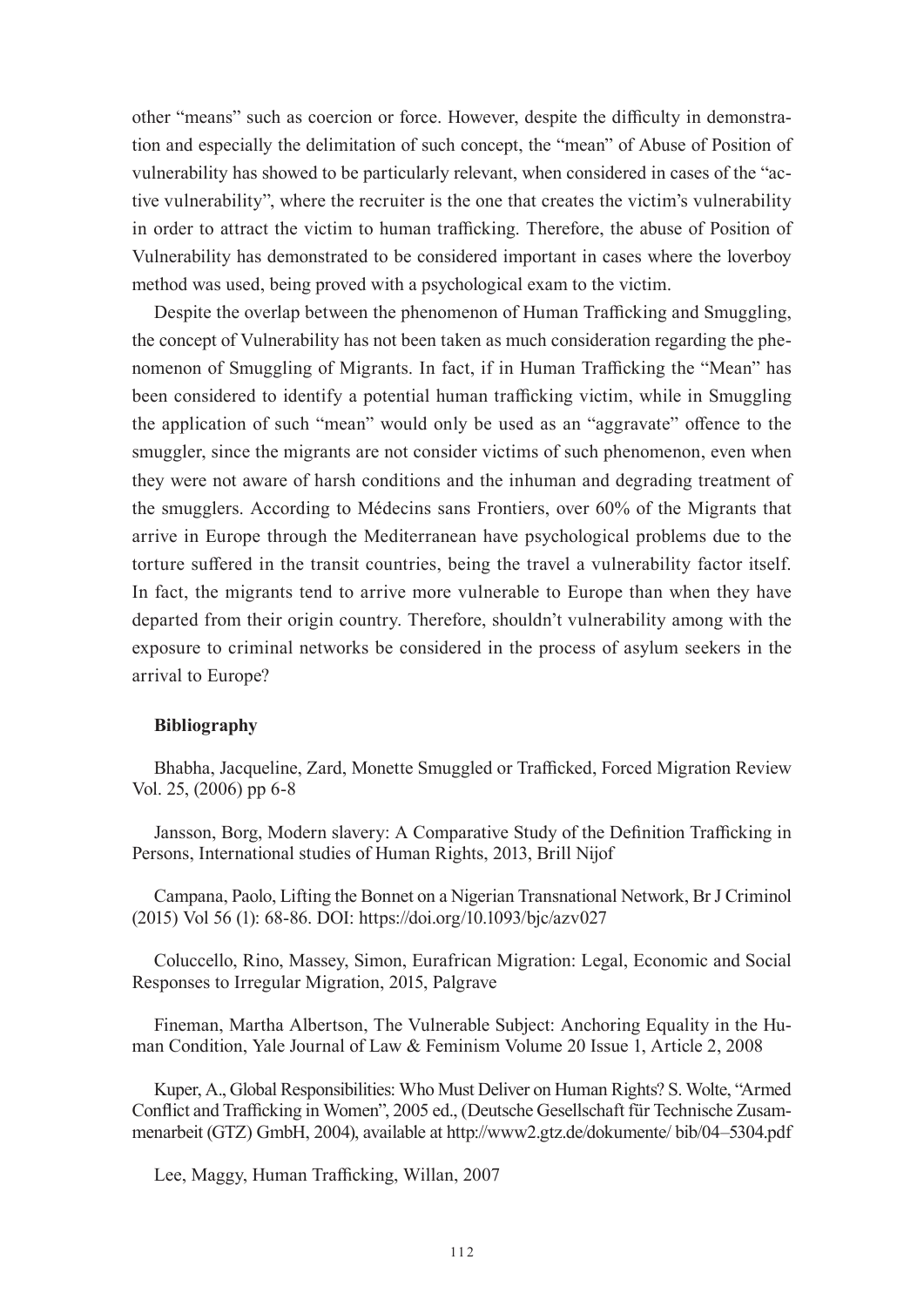Rehn, E., Sirleaf, E., Women, War, Peace: The Independent Experts' Assessment on the Impact of Armed Conflict on Women and Women's Role in Peace-Building (Progress of the World's Women 2002, Vol. 1), 2002, Roth, Venla,, Defining Human Trafficking and Identifying Its Victims: A Study on the Impact and Future Challenges of International, European and Finnish Legal Responses to Prostitution-Related Trafficking in Human Beings, Int J Refugee Law first published online September 10, 2012

Wrabetz, J., Penedo, R Trafficking in Human Beings in Time and Space. A Socioecological Perspective, in Guia, Maria João, The Illegal Business of Human Trafficking, Springer, 2015

UNODC, Gallagher, A., (2015), The concept of "Exploitation" in the Trafficking in Persons Protocol,

UNODC, UNGIFT (2008), An Introduction to Human Trafficking: Vulnerability, Impact and Action.

#### **Legal Framework Documents**

Council of European Union, The Brussels Declaration on Preventing and Combating Trafficking in Human Beings, Brussels, 29th November 2002.

Council of Europe Treaty Series- No. 197, 2005, European Trafficking Convention Explanatory Report, Warsaw, 16.V.2005

ECOWAS, Ougadougou Action Plan to Combat Trafficking in Human Beings, Especially Women and Children, Adopted by the Ministerial Conference on Migration and Development, Tripoli, 22-23 November 2006.

Ministerial Council Decision No. 14/04 - 2004 OSCE Action Plan for the Promotion of Gender Equality

Economic Community of West African States, Communauté Economique des États de l'Afrique de l'Ouest, Declaration on the Fight Against Trafficking in Persons (2001)

Economic Community of West African States, Communauté Economique des États de l'Afrique de l'Ouest, ECOWAS Initial Plan of Action Against Trafficking in Persons (2002-2003), Executive Secretariat Dakar 2001

European Commission, 29 April 2004, Council Directive 2004/81/EC, European Commission, DIRECTIVE 2011/36/EU OF THE EUROPEAN PARLIAMENT AND OF THE COUNCIL of 5 April 2011 on preventing and combating trafficking in human beings and protecting its victims

European Parliament's Resolution A4-0326/95 Official Journal C 032, 05/02/1996 P. 0088

European Human Rights Court, 07/01/2010 Rantsev v. Cyprus and Russia, Application no. 25965/04